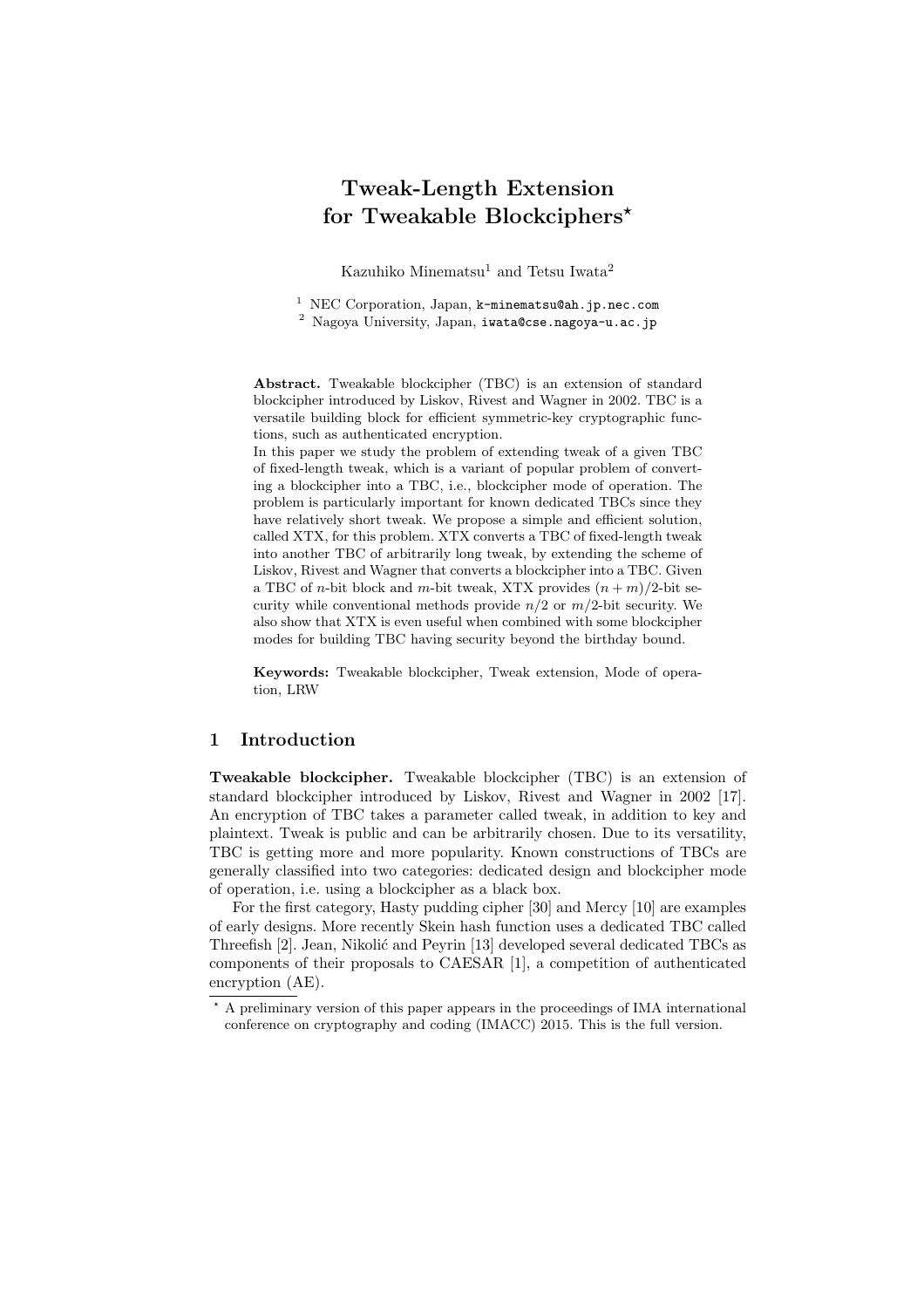For the second category, Liskov et al. [17] provided two blockcipher modes to build TBC, and their second mode is known as LRW<sup>3</sup>. Rogaway [28] refined LRW and proposed XE and XEX modes, and Minematsu [22] proposed a generalization of LRW and XEX. These schemes have provable security up to so-called "birthday bound", i.e. they can be broken if adversary performs around  $2^{n/2}$  queries, where *n* is the block length of TBC. The first scheme to break this barrier was shown by Minematsu [23], though it was limited to short tweak and rekeyed for every tweak. Landecker, Shrimpton and Terashima [16] showed that a chain of two LRWs has security beyond the birthday bound, which is the first scheme with this property which does not use rekeying. Lampe and Seurin [15] extended the work of [16] for longer chains. Tweakable variants of Even-Mansour cipher [11] are studied by Cogliati, Lampe and Seurin [8] and Mennink [21]. A concrete example is seen in a CAESAR proposal, called Minalpher [29].

**Tweak extension.** In this paper, we study tweak extension of a given TBC. More formally, let  $\tilde{E}$  be a TBC of *n*-bit block and *m*-bit tweak, and we want to arbitrarily extend  $m$ -bit tweak of  $E$  keeping  $n$ -bit block. Here  $m$  is considered to be fixed. At first sight the problem looks trivial since most of previous studies in the second category already cover the case of arbitrarily long tweak when combined with a universal hash (UH) function of variable-length input, and a TBC with any fixed tweak is also a blockcipher. Coron et al. (Theorem 6, [9]) pointed out another simple solution by applying a UH function *H* to tweak and then use the hash value  $H(T)$  as the tweak of  $\overline{E}$ . However, the problem is security. For TBC  $\tilde{E}$  of *n*-bit block and *m*-bit tweak, applying LRW or XEX to (fixed-tweak)  $\tilde{E}$  the security is up to  $O(2^{n/2})$  queries. Coron et al.'s solution is also secure up to  $O(2^{m/2})$  queries. We would get a better security bound by using the chained LRW [16, 15], but it would significantly increase the computation  $\cos t$  from  $\widetilde{E}$ .

In this paper we provide an alternative solution, called XTX, which can be explained as an intuitive yet non-trivial combination of LRW and Coron et al.'s method mentioned above, applicable to any black-box TBC. Specifically, XTX converts a TBC  $E$  of *n*-bit block and *m*-bit tweak into another TBC of *n*-bit block and *t*-bit tweak for any  $t > m$ , using *H* which is a (variant of) UH function of *t*-bit input and  $(n+m)$ -bit output. See Fig. 1 for XTX. We proved the security bound of  $q^2\epsilon$  where  $\epsilon$  denotes the bias of UH function. This implies security up to  $O(2^{(n+m)/2})$  queries if  $\epsilon$  is ideally small. As well as LRW, XTX needs one calls of  $\tilde{E}$  and  $H$ , hence the computation cost is only slightly increased, and  $H$ is called only once for multiple encryptions sharing the same tweak, by caching the output of *H*.

We observe that tweak length of existing dedicated TBCs are relatively short, at least not much longer than the block length. For instance, KIASU-BC [13] has 128-bit block and 64-bit tweak, and Threefish has 256 or 512 or 1024-bit block

<sup>3</sup> The two schemes shown by [17] are also called LRW1 and LRW2, and we refer to LRW2 throughout this paper.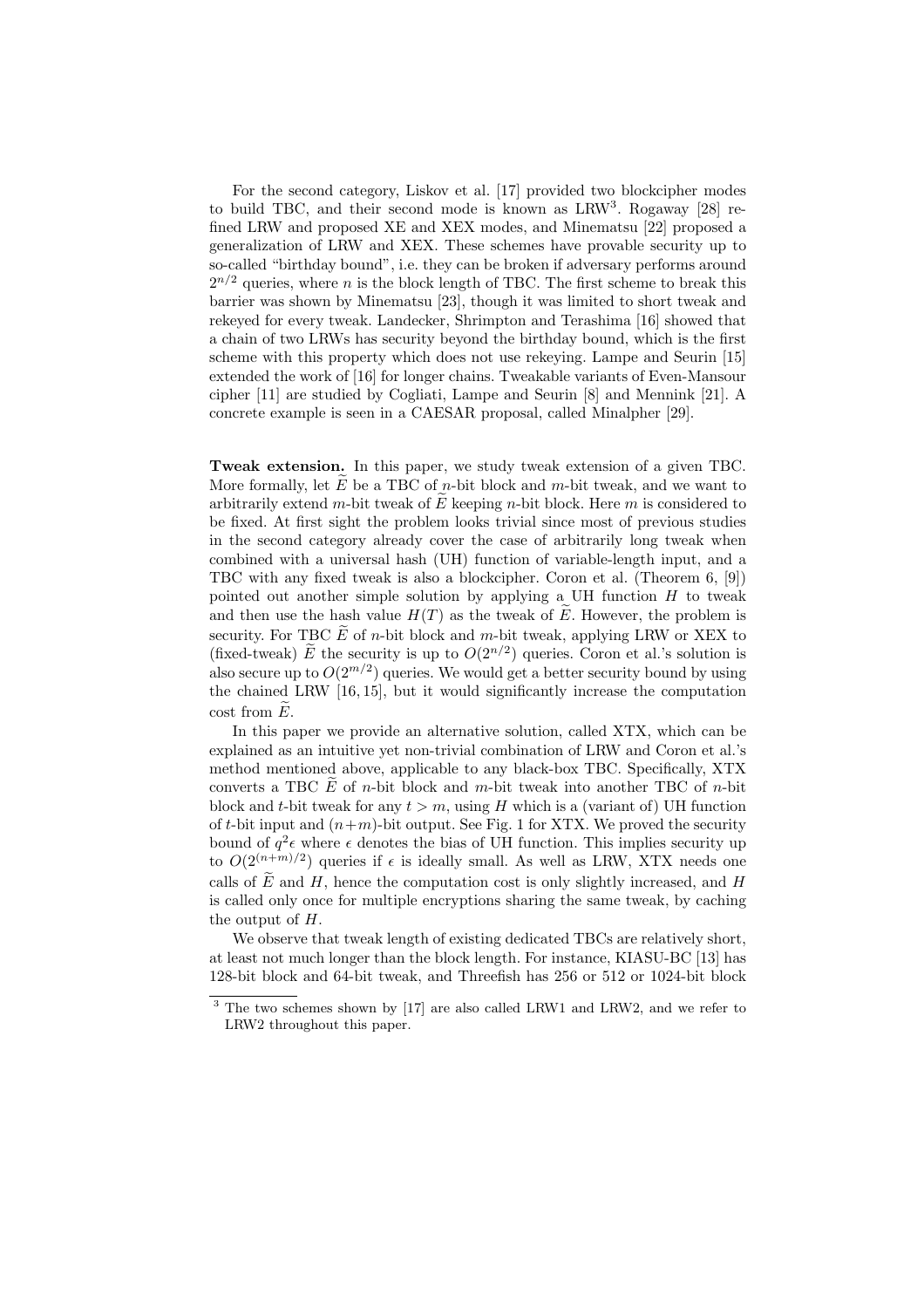with 128-bit tweak for all block sizes. One apparent reason for having fixed, short tweak is that it is enough for their primary applications, however, if tweak can be effectively extended it would expand their application areas. For another reason, we think the complexity of security analysis for dedicated TBC is expected to be dependent on the size of tweak space, since we have to make sure that for each tweak the instance should behave as an independently-keyed blockcipher. The TWEAKEY framework of Jean, et al. [13] provided a systematic way to build TBCs by incorporating tweak in the key schedule, and it shows that building efficient TBCs from scratch is far from trivial, in particular when we want to have long tweaks. Our XTX can efficiently extend tweak of dedicated TBCs with reasonably small security degradation in terms of the maximum number of allowable queries. In addition, XTX is even useful when applied to some modes of operations when the baseline TBC from a (non-tweakable) blockcipher has beyond-birthday-bound security. We summarize these results in Section 4.

**Applications of tweak extension.** We remark that a TBC with long tweak is useful. In general, a tweak of a TBC can be used to contain various additional information associated with plaintext block, hence it would be desirable to make tweak substantially longer than the block length (say 128 bits). For concrete examples, a large-block TBC of Shrimpton and Terashima [31] used a TBC with variable-length tweak, which was instantiated by a combination of techniques from [9, 16]. Hirose, Sasaki and Yasuda [12] presented an AE scheme using TBC with tweak something longer than the unit block.

# **2 Preliminaries**

**Notation.** Let  $\{0,1\}^*$  be the set of all finite bit strings. For an integer  $\ell \geq 0$ , let  $\{0,1\}^{\ell}$  be the set of all bit strings of  $\ell$  bits. For  $X \in \{0,1\}^*$ ,  $|X|$  is its length in bits, and for  $\ell \geq 1$ ,  $|X|_{\ell} = |X|/\ell$  is the length in  $\ell$ -bit blocks. When  $\ell$  denotes the length of a binary string we also write  $\ell_n$  to mean  $\lceil \ell/n \rceil$ . A sequence of *a* zeros is denoted by  $0^a$ . For set  $S \subseteq \{0,1\}^n$  and  $x \in \{0,1\}^n$ ,  $S \oplus x$  denotes the set  $\{s \oplus x : s \in \mathcal{S}\}\$ . If random variable X is uniformly distributed over X we write  $X \in U$   $X$ .

**Cryptographic functions.** For any keyed function we assume that its first argument denotes the key. For keyed function  $F : \mathcal{K} \times \mathcal{X} \to \mathcal{Y}$ , we write  $F_K(x)$ to denote  $F(K, x)$  for the evaluation of input  $x \in \mathcal{X}$  with key  $K \in_{\mathcal{U}} \mathcal{K}$ .

A blockcipher  $E : \mathcal{K} \times \mathcal{M} \rightarrow \mathcal{M}$  is a keyed permutation over the message space *M*. We write encryption of *M* using *K* as  $C = E_K(M)$  and its inverse as  $M = E_K^{-1}(C)$ . Similarly, a tweakable blockcipher (TBC) is a family of *n*-bit blockcipher indexed by tweak  $T \in \mathcal{T}$ . It is written as  $\tilde{E}: \mathcal{K} \times \mathcal{T} \times \mathcal{M} \to \mathcal{M}$ . If  $\mathcal{M} = \{0, 1\}^n$  and  $\mathcal{T} = \{0, 1\}^t$ , we say  $\widetilde{E}$  is an  $(n, t)$ -bit TBC. An encryption of message *M* with tweak *T* is written as  $\widetilde{E}_K^T(M)$ , and if we have  $C = \widetilde{E}_K^T(M)$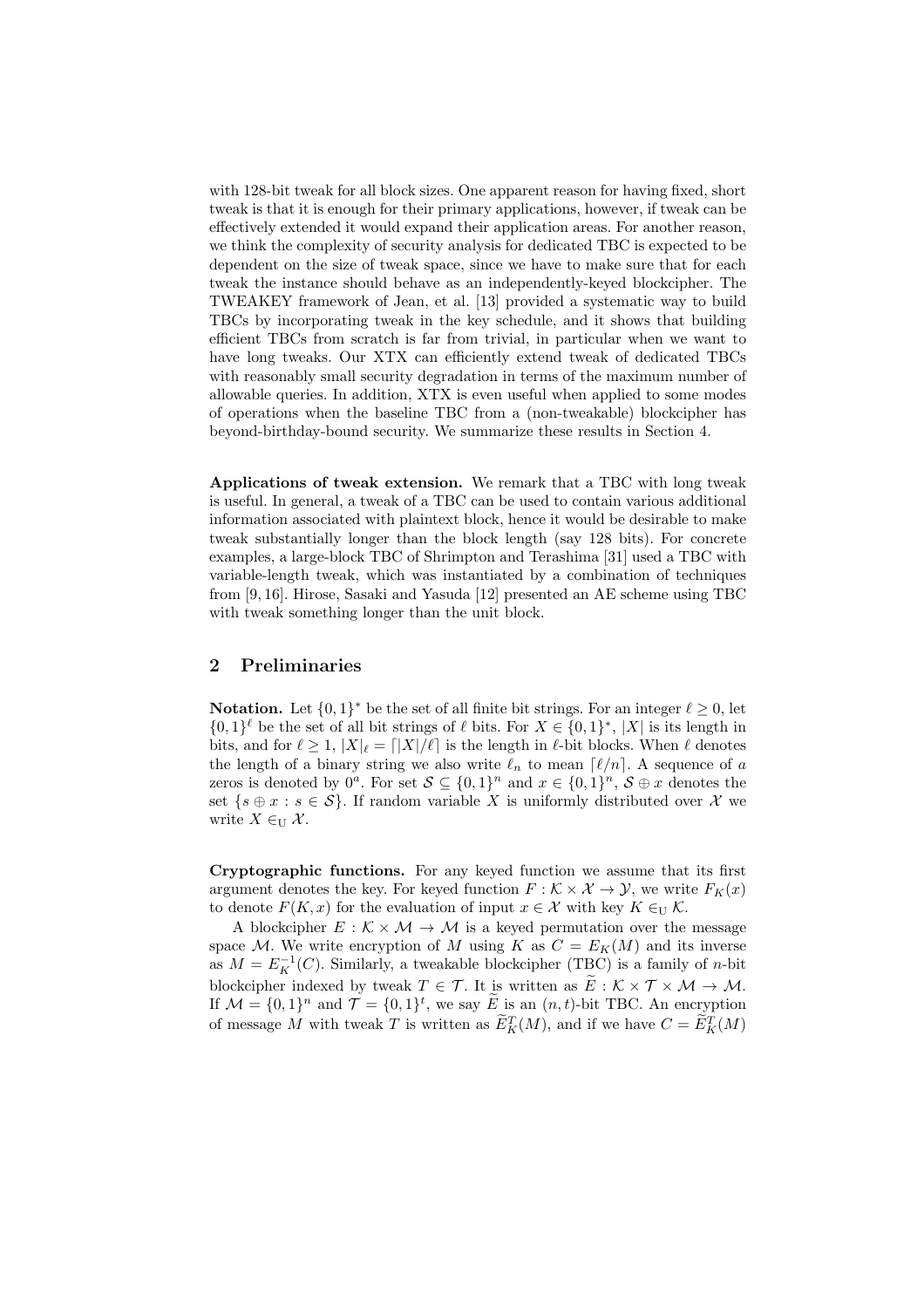then  $M = \widetilde{E}_K^{T, -1}(C)$  holds for any  $(T, M)$ . Let Perm $(n)$  be the set of all *n*bit permutations. For a finite set  $\mathcal{X}$ , let  $\text{Perm}^{\mathcal{X}}(n)$  be the set of all functions  $: \mathcal{X} \times \{0,1\}^n \to \{0,1\}^n$  such that, for any  $f \in \text{Perm}^{\mathcal{X}}(n)$  and  $x \in \mathcal{X}, f(x,*)$  is a permutation. An *n*-bit uniform random permutation (URP) is a keyed permutation with uniform key distribution over Perm(*n*) (where a key directly represents a permutation). Note that implementation of *n*-bit URP is impractical when *n* is a block size of conventional blockciphers (say, 64 or 128). We also define an *n*-bit tweakable URP (TURP) with tweak space  $\mathcal T$  as a keyed tweakable permutation with uniform key distribution over  $\text{Perm}^{\mathcal{T}}(n)$ .

Let *A* be the adversary trying to distinguish two oracles,  $\mathcal{O}_1$  and  $\mathcal{O}_2$ , by possibly adaptive queries (which we call chosen-plaintext attack, CPA for short). We denote the event that the final binary decision of  $A$  after querying oracle  $O$ is 1 by  $\mathcal{A}^{\mathcal{O}} \Rightarrow 1$ . We write

$$
\text{Adv}_{\mathcal{O}_1,\mathcal{O}_2}^{\text{cpa}}(\mathcal{A}) \stackrel{\text{def}}{=} \Pr[\mathcal{A}^{\mathcal{O}_1} \Rightarrow 1] - \Pr[\mathcal{A}^{\mathcal{O}_2} \Rightarrow 1],\tag{1}
$$

where the probabilities are defined over the internal randomness of  $\mathcal{O}_i$  and  $\mathcal{A}$ . In particular if  $\mathcal{O}_1 = E_K$  and  $\mathcal{O}_2 = G_{K'}$  for two keyed permutations,  $E_K$  and  $G_{K'}$ , we assume *A* performs a chosen-ciphertext attack (CCA), i.e., has encryption and decryption queries and define

$$
\operatorname{Adv}_{E,G}^{\operatorname{cca}}(\mathcal{A}) \stackrel{\text{def}}{=} \Pr[\mathcal{A}^{(E_K, E_K^{-1})} \Rightarrow 1] - \Pr[\mathcal{A}^{(G_{K'}, G_{K'}^{-1})} \Rightarrow 1],\tag{2}
$$

where  $\mathcal{A}^{(E_K, E_K^{-1})}$  denotes that  $\mathcal{A}$  can choose one of  $E_K$  or  $E_K^{-1}$  for each query. In the same manner we define  $\text{Adv}_{\widetilde{E}_K, \widetilde{G}_{K'}}^{\text{cca}}(\mathcal{A})$  for two keyed tweakable permutations, where tweaks in queries are arbitrarily chosen.

For *n*-bit blockcipher  $E_K$  and  $(n, t)$ -bit TBC  $\widetilde{E}_K$ , we define SPRP (for strong pseudorandom permutation) and TSPRP (for tweakable SPRP) advantages for *A* as

$$
\text{Adv}_{E}^{\text{sprp}}(\mathcal{A}) \stackrel{\text{def}}{=} \text{Adv}_{E,\mathsf{P}}^{\text{cca}}(\mathcal{A}), \text{ and } \text{Adv}_{\tilde{E}}^{\text{tsprp}}(\mathcal{A}) \stackrel{\text{def}}{=} \text{Adv}_{\tilde{E},\tilde{\mathsf{P}}}^{\text{cca}}(\mathcal{A}),\tag{3}
$$

where P is *n*-bit URP and  $\widetilde{P}$  is  $(n, t)$ -bit TURP.

If  $A$  is information-theoretic, it is only limited in the numbers and lengths of queries. If *A* is computational, it also has a limitation on computation time in some fixed model, which is required to define computationally-secure objects, e.g. pseudorandom function (PRF). In this paper most security proofs are information-theoretic, i.e. the target schemes are built upon URP or TURP. When their components are substituted with conventional blockcipher or TBC, a computational security bound is obtained using a standard technique [4].

#### **2.1 Universal hash function and polynomial hash function**

We will need a class of non-cryptographic functions called universal hash function [7] defined as follows.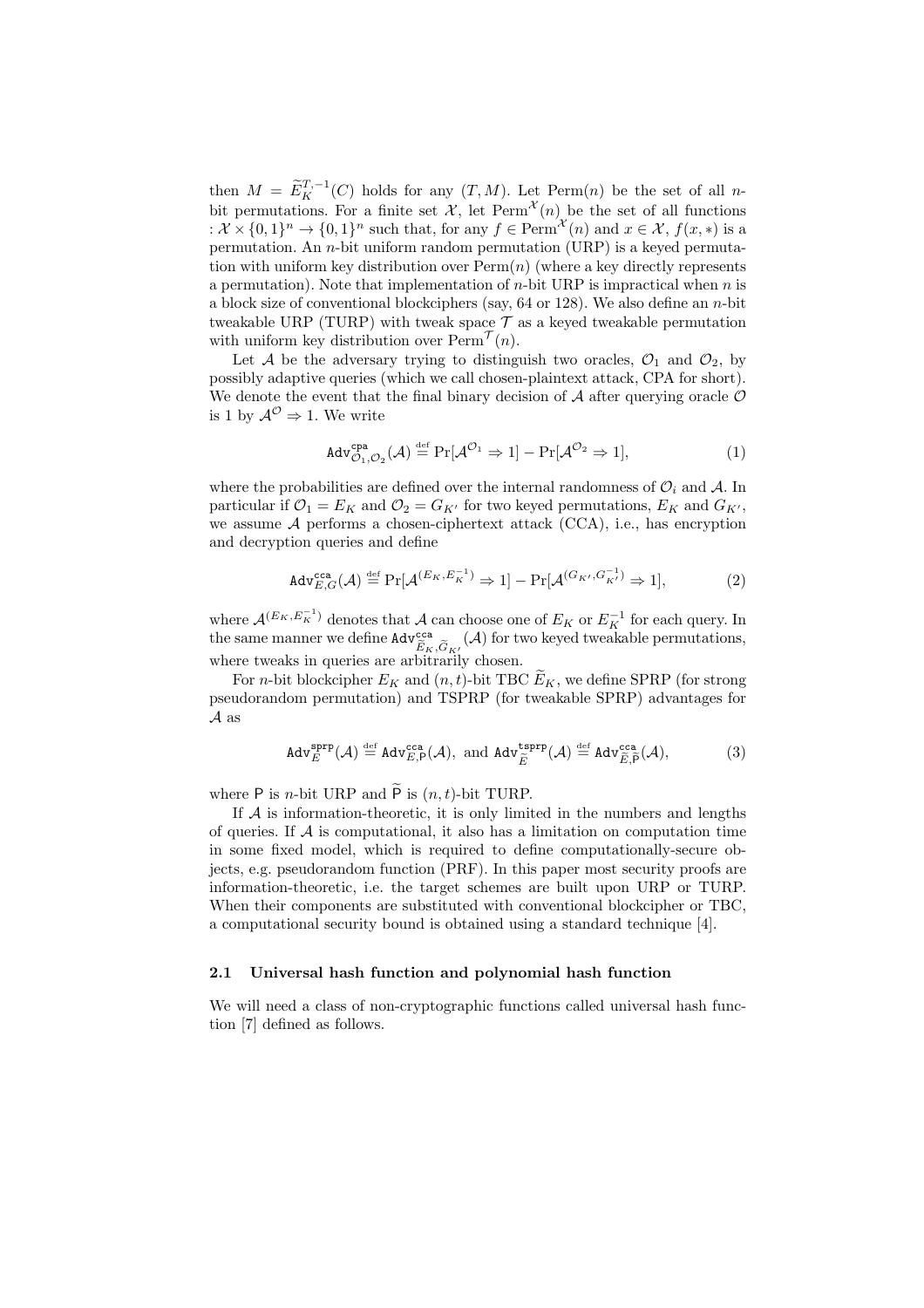**Definition 1.** For function  $H : K \times X \rightarrow Y$  being keyed by  $K \in \mathcal{U}$  K, we say it  $i$ *s*  $\epsilon$ *-almost uniform (* $\epsilon$ *-AU) if* 

$$
\max_{x \neq x'} \Pr_{K}[H_K(x) = H_K(x')] \le \epsilon \tag{4}
$$

*holds. Moreover if*  $\mathcal{Y} = \{0,1\}^n$  *for some n*, we say *it is*  $\epsilon$ -almost XOR uniform  $($  $\epsilon$ *-AXU* $)$ *if* 

$$
\max_{x \neq x', \Delta \in \{0,1\}^n} \Pr_K[H_K(x) \oplus H_K(x') = \Delta] \le \epsilon \tag{5}
$$

*holds.*

From the definition if  $H$  is  $\epsilon$ -AXU then it is also  $\epsilon$ -AU.

Next we introduce polynomial hash function as a popular class of AU and AXU functions. Let  $Poly[a]: \mathcal{L} \times \{0,1\}^* \to \{0,1\}^a$  for key space  $\mathcal{L} = GF(2^a)$  be the polynomial hash function defined over  $GF(2<sup>a</sup>)$ . Formally, we have

$$
Poly[a]_L(X) = \sum_{i=1,\dots,|X|_a} L^{|X|_a - i + 1} \cdot X[i],\tag{6}
$$

where multiplications and additions are over  $GF(2<sup>a</sup>)$ , and  $(X[1], \ldots, X[|X|_a])$ denotes an *a*-bit partition of  $X \in \{0,1\}^*$  with a mapping between  $\{0,1\}^a$  and GF(2*<sup>a</sup>* ) and a padding for partial message. Here, padding must have the property that the original message is uniquely recovered from the padded message. For example we can pad the non-empty sequence with  $v = 100...0$  so that  $|X||v|$  is a multiple of *a*. Moreover, we write Poly $[a, b] : \mathcal{L} \times \{0, 1\}^* \to \{0, 1\}^a \times$  $\{0,1\}^b$  for  $\mathcal{L} = \text{GF}(2^a) \times \text{GF}(2^b)$  to denote the function  $\text{Poly}[a,b]_{(L_1,L_2)}(X) =$  $(\text{Poly}[a]_{L_1}(X), \text{Poly}[b]_{L_2}(X)),$  where  $L_1$  and  $L_2$  are independent. Further extensions, such as  $Poly[a, b, c]$ , are similarly defined.

If we limit the input space of Poly to  $\{0,1\}^{\ell}$  for some predetermined  $\ell$ , we have the following.

**Proposition 1.** *A polynomial hash function*  $\text{Poly}[n]: \mathcal{L} \times \{0,1\}^{\ell} \rightarrow \{0,1\}^n$  *is*  $\epsilon$ *-AXU with*  $\epsilon = \ell_n/2^n$ *. Moreover*,  $\text{Poly}[n_1, n_2, \ldots, n_c] : \mathcal{L} \times \{0, 1\}^{\ell} \to \mathcal{Y}$  for  $\mathcal{L} = \text{GF}(2^{n_1}) \times \cdots \times \text{GF}(2^{n_c})$  and  $\mathcal{Y} = \{0, 1\}^{n_1} \times \cdots \times \{0, 1\}^{n_c}$  is  $\epsilon$ -AXU for  $\epsilon = \prod_i (\ell_{n_i}/2^{n_i}).$ 

Polynomial hash function can work over inputs of different lengths if combined with appropriate encoding. However, for simplicity this paper mainly discusses the case where Poly has a fixed input length, and in this respect we treat tweak length (in block or bit) appeared in the security bound as a constant, which is usually denoted by  $\ell$ . Recall that we use  $\ell_n$  to denote  $\lceil \ell/n \rceil$ .

#### **3 Main construction**

#### **3.1 Previous schemes**

We start with a description of one of the most popular TBC schemes based on blockcipher. It is the second construction of Liskov et al. [17] and is called LRW.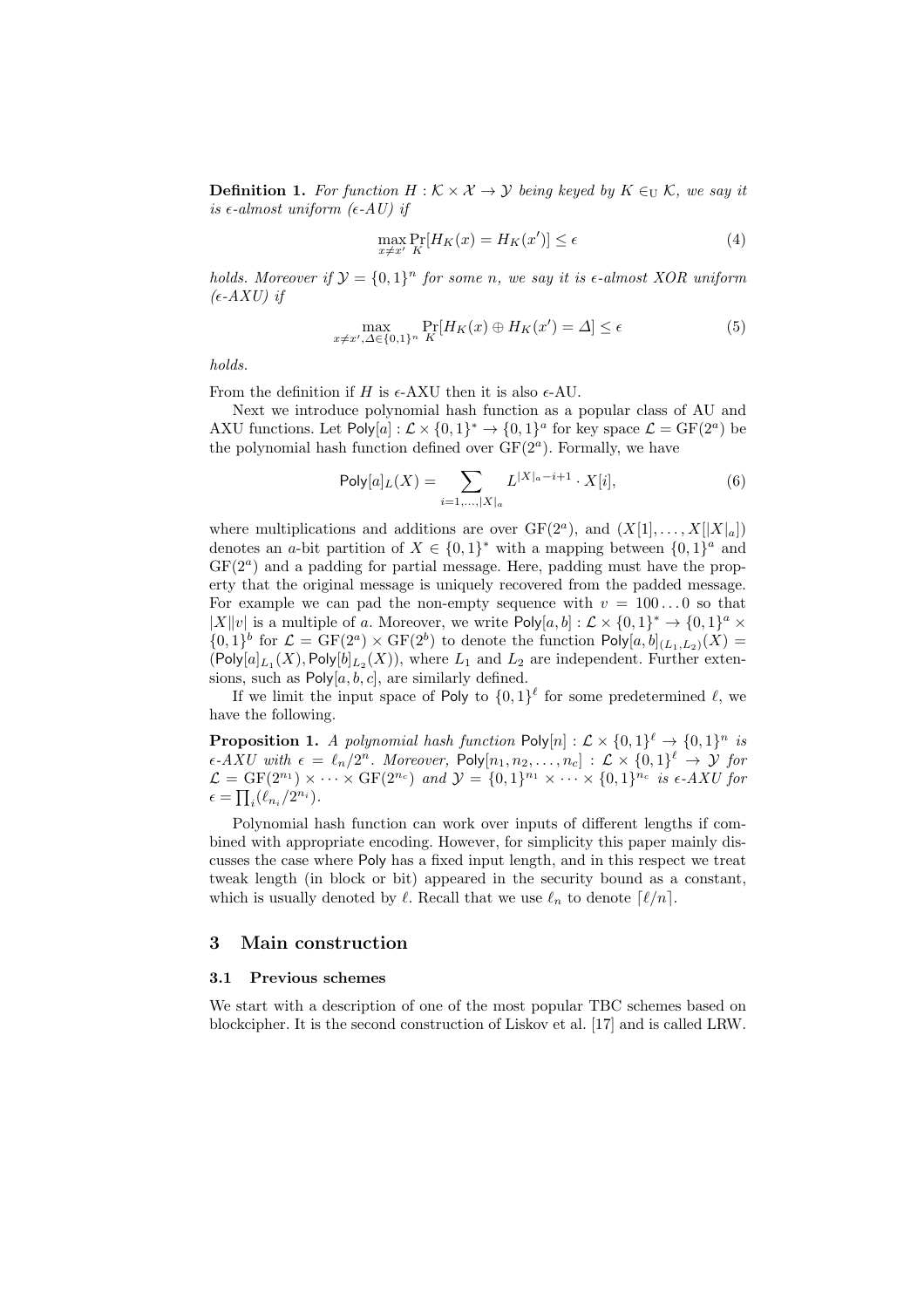Using blockcipher  $E : \mathcal{K} \times \mathcal{M} \to \mathcal{M}$  with  $\mathcal{M} = \{0,1\}^n$  and a keyed function  $H: \mathcal{L} \times \mathcal{T} \to \mathcal{M}$ , LRW is described as

$$
LRW_{K,L}^T(M) = H_L(T) \oplus E_K(M \oplus H_L(T)), \tag{7}
$$

where  $T \in \mathcal{T}$  is a tweak and  $K \in_{\mathcal{U}} \mathcal{K}$  and  $L \in_{\mathcal{U}} \mathcal{L}$  are independent keys. Let  $LRW_{P,L}$  denote LRW using *n*-bit URP, P, as a blockcipher and *H* with independent key  $L \in U$ . Its TSPRP-advantage is bounded as<sup>4</sup>

$$
\text{Adv}_{\text{LRW}_{P,L}}^{\text{tsprp}}(\mathcal{A}) \le \epsilon \cdot q^2,\tag{8}
$$

for any CCA-adversary A using q queries, if H is  $\epsilon$ -AXU. Since  $\epsilon \geq 1/2^n$  this implies provable security up to the birthday bound. The bound is tight in that there is an attack matching the bound. Rogaway's XEX [28] and Minematsu's scheme [22] reduce the two keys of LRW to one blockcipher key.

For tweak extension of given  $(n, m)$ -bit TBC,  $\tilde{E}$ , we have two previous solutions: the first one is to use LRW with blockcipher instantiated by  $\tilde{E}$  taking a fixed tweak. This has security bound of  $(8)$ , hence  $n/2$ -bit security when *H* is (e.g.) Poly[*n*]. The second one, proposed by Coron et.al. [9] as mentioned earlier, is to use  $H: \mathcal{L} \times \mathcal{T} \to \mathcal{V}$  and combine  $\widetilde{E}$  and  $H$  as  $C = \widetilde{E}_K^V(M)$  for  $V = H_L(T)$ . If *H* is  $\epsilon$ -AU, this clearly has security bound of  $O(\epsilon q^2)$  which implies  $m/2$ -bit security at best. Then, what will happen if we use both solutions all together? In the next section we show that in fact this combination gives a better result.

## **3.2 XTX**

We describe our proposal. Let  $\tilde{E}: \mathcal{K} \times \mathcal{V} \times \mathcal{M} \to \mathcal{M}$  be a TBC of message space  $\mathcal{M} = \{0, 1\}^n$  and tweak space  $\mathcal{V} = \{0, 1\}^m$ . Let  $\mathcal{T}$  be another (larger) tweak space. Let  $H: \mathcal{L} \times \mathcal{T} \to \mathcal{M} \times \mathcal{V}$  be a function keyed by  $L \in_{\mathcal{U}} \mathcal{L}$ . We define  $XTX : (\mathcal{K} \times \mathcal{L}) \times \mathcal{T} \times \mathcal{M} \rightarrow \mathcal{M}$  be a TBC of message space  $\mathcal{M}$  and tweak space  $\mathcal T$  and key space  $(\mathcal K \times \mathcal L)$ , using  $\widetilde E$  and *H*, such that

$$
XTX_{K,L}^T(M) = \widetilde{E}_K^V(M \oplus W) \oplus W, \text{ where } (W, V) = H_L(T). \tag{9}
$$

Fig. 1 shows the scheme. For security we need that  $H$  is a variant of  $\epsilon$ -AXU function defined as follows.

**Definition 2.** Let H be a keyed function  $H: \mathcal{L} \times \mathcal{T} \rightarrow \{0,1\}^n \times \{0,1\}^m$ . We *say H is*  $(n, m, \epsilon)$ *-partial AXU*  $((n, m, \epsilon)$ *-pAXU* $)$  *if it satisfies* 

$$
\max_{\substack{x,x'\in\mathcal{T},x\neq x'\\ \Delta\in\{0,1\}^n}} \Pr[H_L(x)\oplus H_L(x')=(\Delta,0^m)] \leq \epsilon. \tag{10}
$$

Clearly an  $\epsilon$ -AXU function of  $(n+m)$ -bit output is also  $(n, m, \epsilon)$ -pAXU.

A change of a tweak in XTX affects to both block and tweak of inner TBC, whereas in LRW or XEX it affects only to input block, and in Coron et al.'s

<sup>4</sup> Originally proved by [17] with a slightly larger constant, then improved by [22].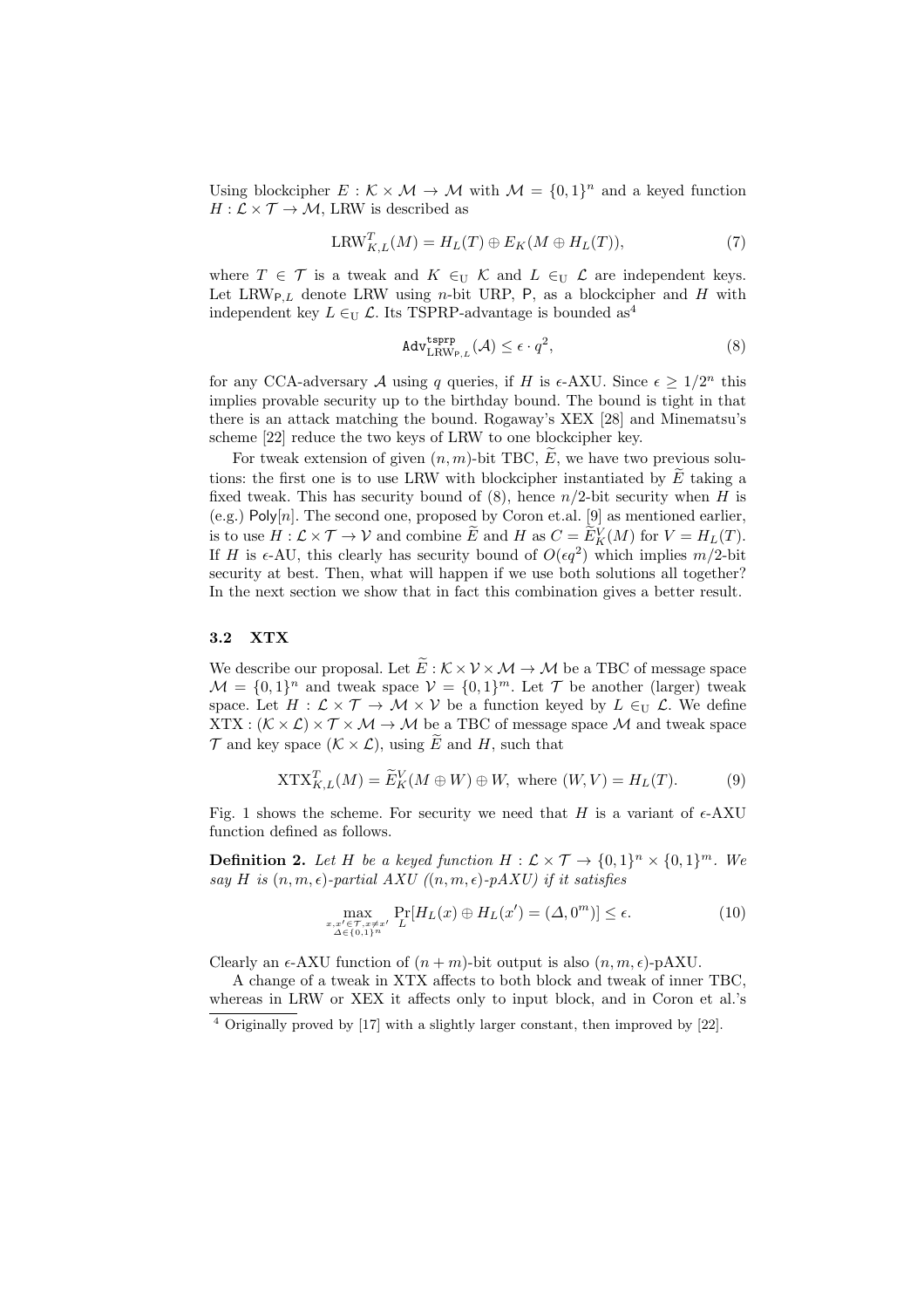

**Fig. 1.** XTX. A thick black line in  $\widetilde{E}$  denotes tweak input.

method it affects only to inner tweak. XTX's structure is somewhat similar to a construction of  $(n, n)$ -bit TBC presented by Mennink [20], though [20] was based on ideal-cipher model, while XTX works on standard model and has no limitation on the outer tweak length. As well as LRW, XTX needs two keys. However it can be easily reduced to one by reserving one tweak bit for key generation. For instance, when  $\mathcal{L} = \{0, 1\}^n$ , we let  $L = \widetilde{E}^{(0^m)}(0^n)$  and use  $(n, m - 1)$ -bit TBC defined as  $\widetilde{E}^{(*||1)}(*)$ .

## **3.3 Security**

We prove the security of XTX when underlying TBC is perfect, i.e. a TURP.

**Theorem 1.** Let  $XTX_{\tilde{P},L}$  be XTX *using*  $(n,m)$ *-bit tweakable URP,* P, and H:  $\mathcal{L} \times \mathcal{T} \to \{0,1\}^n \times \{0,1\}^m$  for tweak space  $\mathcal{T}$  with independent key  $L \in_{\mathrm{U}} \mathcal{L}$ . *Then we have*

$$
\text{Adv}_{\text{NTX}_{\tilde{P},L}}^{\text{tsprp}}(\mathcal{A}) \le \epsilon \cdot q^2,\tag{11}
$$

*for any CCA-adversary A using q queries if H is*  $(n, m, \epsilon)$ -pAXU.

In particular, when  $\mathcal{T} = \{0,1\}^{\ell}$  for some  $\ell$  and  $H$  is  $\text{Poly}[n+m]$ , we have  $\text{Adv}_{\text{XTX}_{\tilde{P},L}}^{\text{tsprp}}(\mathcal{A}) \leq \ell_{n+m}q^2/2^{n+m}$  from Theorem 1 and Proposition 1.

## **3.4 Proof of Theorem 1**

**Overview.** Following the proof of LRW [22], our proof is based on the method developed by Maurer [18]<sup>5</sup>, though other methods such as game-playing proof [6]

<sup>&</sup>lt;sup>5</sup> In some special cases the result obtained by the method of [18] cannot be converted into computational counterparts [25, 19]. However the proof presented here does not have such difficulty. A bug in a theorem of [18] was pointed out by Jetchev, Özen and Stam [14], however we did not use it.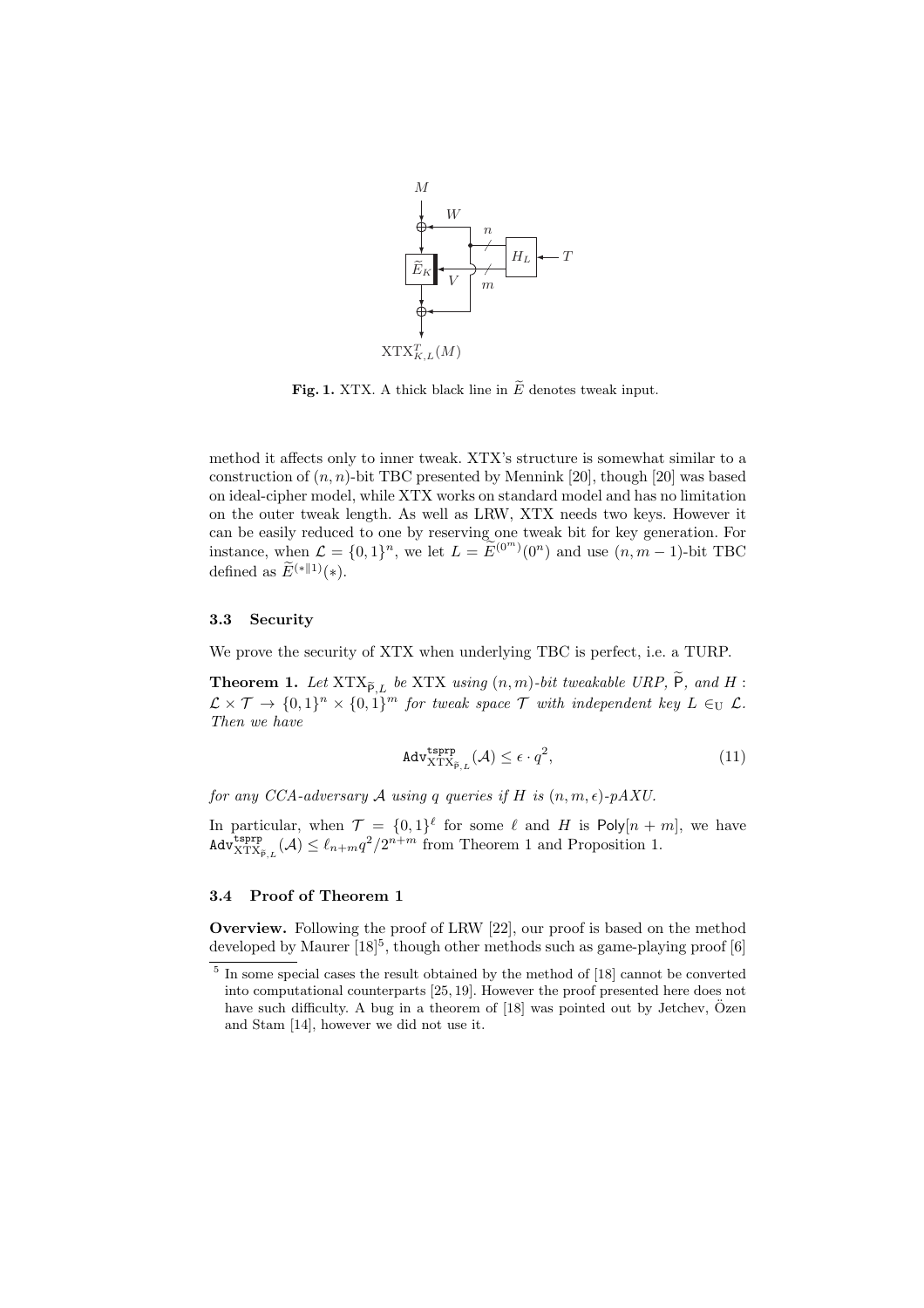or Coefficient-H technique [24] can be used as well. Basically, the proof is an extension of LRW proofs [17, 22], which shows that the advantage is bounded by the probability of "bad" event, defined as a non-trivial input collision in the underlying blockcipher of LRW. Intuitively, the security bound of XTX is obtained by extending this observation, and we can set "bad" event as nontrivial, simultaneous collisions of input *and* tweak in the underlying TBC.

**Proof.** We start with basic explanations on Maurer's method. They are mostly the same as those of [18], with minor notational changes. Consider the game that an adversary tries to distinguish two keyed functions, *F* and *G*, with queries. The game we consider is information-theoretic, that is, adversary has no computational limitation and *F* and *G* have no computational assumption, say, they are URF or URP. There may be some conditions of valid adversaries, e.g. no repeating queries etc. Let  $\alpha_i$  denote an event defined at time *i*, i.e. when adversary performs *i*-th query and receives a response from oracle. Let  $\overline{\alpha_i}$  be the negation of  $\alpha_i$ . We assume  $\alpha_i$  is monotone, i.e.,  $\alpha_i$  never occurs if  $\overline{\alpha_{i-1}}$  occurs. For instance,  $\alpha_i$  is monotone if it indicates that all *i* outputs are distinct. An infinite sequence of monotone events  $\alpha = \alpha_0 \alpha_1 \dots$  is called a *monotone event sequence* (MES). Here,  $\alpha_0$  denotes some tautological event. Note that  $\alpha \wedge \beta = (\alpha_0 \wedge \beta_0)(\alpha_1 \wedge \beta_1) \dots$  is a MES if  $\alpha = \alpha_0 \alpha_1 \dots$  and  $\beta = \beta_0 \beta_1 \dots$ are both MESs. Here we may abbreviate  $\alpha \wedge \beta$  as  $\alpha \beta$ . For any sequence of random variables,  $X_1, X_2, \ldots$ , let  $X^i$  denote  $(X_1, \ldots, X_i)$ . We use  $dist(X^i)$  to denote that  $X_1, X_2, \ldots, X_i$  are distinct. We also write  $dist((X, Y)^i)$  to denote that  $(X_1, Y_1), \ldots, (X_i, Y_i)$  are distinct. Let MESs  $\alpha$  and  $\beta$  be defined for two keyed functions,  $F : \mathcal{K} \times \mathcal{X} \to \mathcal{Y}$  and  $G : \mathcal{K}' \times \mathcal{X} \to \mathcal{Y}$ , respectively. For simplicity, we omit the description of keys in this explanation. Let  $X_i \in \mathcal{X}$  and  $Y_i \in \mathcal{Y}$  be the *i*-th input and output. Let  $P^F$  be the probability space defined by *F*. For example,  $P_{Y_i|X^iY^{i-1}}^F(y^i, x^i)$  means  $Pr[Y_i = y_i | X^i = x^i, Y^{i-1} = y^{i-1}]$ where  $Y_j = F(X_j)$  for  $j \ge 1$ . If  $P_{Y_i|X^iY^{i-1}}^F(y^i, x^i) = P_{Y_i|X^iY^{i-1}}^G(y^i, x^i)$  for all possible  $(y^i, x^i)$ , i.e. all assignments for which probabilities are defined, then we write  $P_{Y_i|X^iY^{i-1}}^F = P_{Y_i|X^iY^{i-1}}^G$ . Inequalities such as  $P_{Y_i|X^iY^{i-1}}^F \leq P_{Y_i|X^iY^{i-1}}^G$  are similarly defined. Using MES  $\alpha = \alpha_0 \alpha_1, \ldots$  and  $\beta = \beta_0 \beta_1, \ldots$  defined for *F* and *G* we define the following notations, which will be used in our proof.

**Definition 3.** We write  $F^{\alpha} \equiv G^{\beta}$  if  $P_{Y_i \alpha_i | X^i Y^{i-1} \alpha_{i-1}}^F = P_{Y_i \beta_i | X^i Y^{i-1} \beta_{i-1}}^G$  holds for all  $i \geq 1$ , which means  $P^F_{Y_i \alpha_i | X^i Y^{i-1} \alpha_{i-1}}(y^i, x^i) = P^G_{Y_i \beta_i | X^i Y^{i-1} \beta_{i-1}}(y^i, x^i)$ holds for all possible  $(y^i, x^i)$  such that both  $P^F_{\alpha_{i-1}|X^{i-1}Y^{i-1}}(y^{i-1}, x^{i-1})$  and  $P^G_{\beta_{i-1}|X^{i-1}Y^{i-1}}(y^{i-1}, x^{i-1})$  are positive.

**Definition 4.** We write  $F|\alpha \equiv G|\beta$  if  $P_{Y_i|X^iY^{i-1}\alpha_i}^F = P_{Y_i|X^iY^{i-1}\beta_i}^G$  holds for all *i ≥* 1*.*

In general if  $F^{\alpha} \equiv G^{\beta}$ , then  $F|\alpha \equiv G|\beta$  holds, but not vice versa.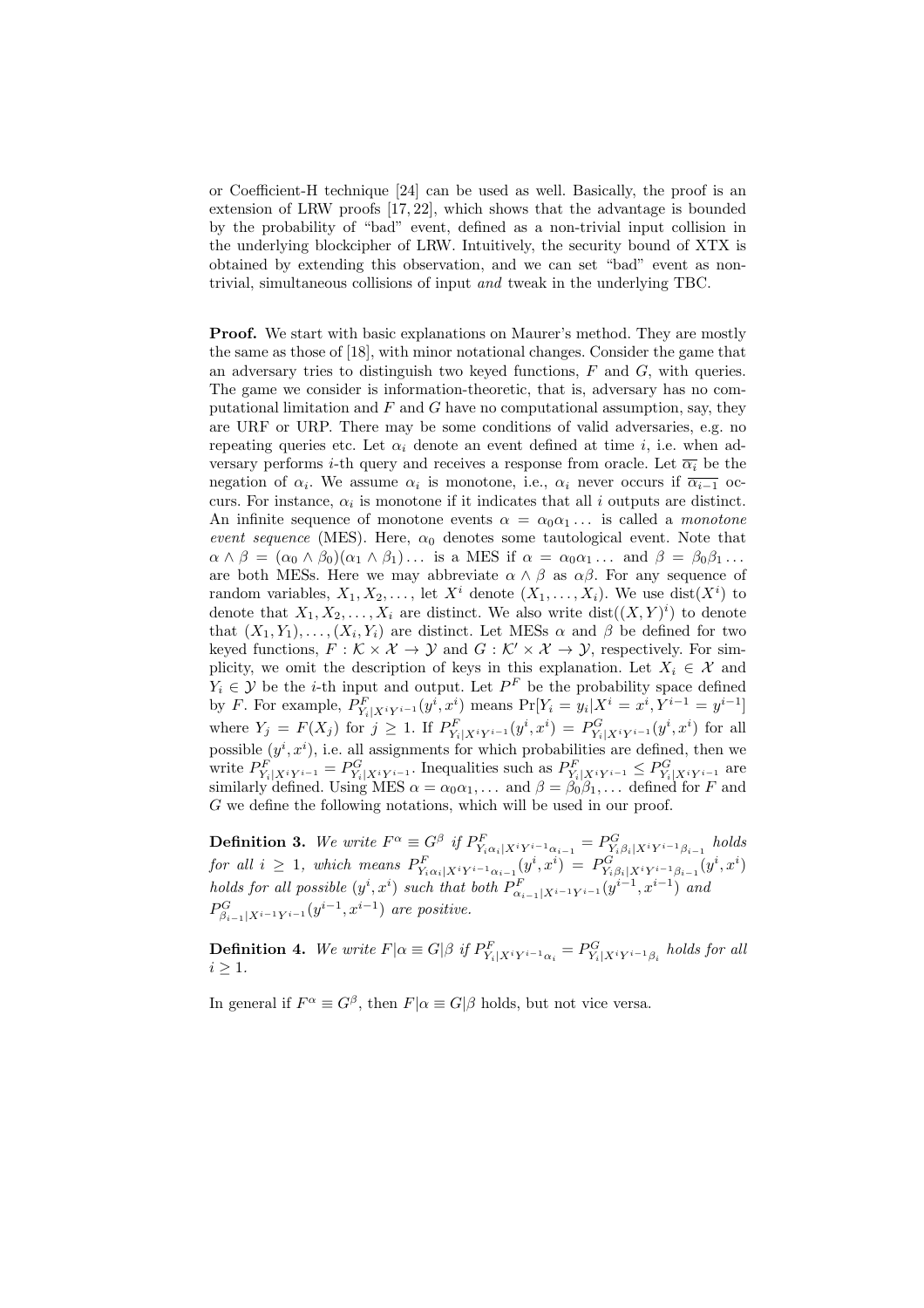**Definition 5.** We define  $\nu(F, \overline{\alpha_q})$  as the maximal probability of  $\overline{\alpha_q}$  for any ad*versary using q queries to F, considered as valid in the definition of game, which we assume clear in the context.*

**Theorem 2.** *(Theorem* 1 (i) *of [18])* If  $F^{\alpha} \equiv G^{\beta}$  *or*  $F|\alpha \equiv G$  *holds, we have*  $\text{Adv}_{F,G}^{\text{cpa}}(\mathcal{A}) \leq \nu(F, \overline{\alpha_q})$  *for any adversary using q queries.* 

We also use the following two lemmas of [18].

**Lemma 1.** *(Lemma* 1 (iv) *of [18])* Let MESs  $\alpha$  and  $\beta$  be defined for F and G. *Moreover, let*  $X_i$  *and*  $Y_i$  *denote the i-th input and output of*  $F$  (*or*  $G$ *), respec*tively. Assume  $F|\alpha \equiv G|\beta$ . If  $P^F_{\alpha_i|X^iY^{i-1}\alpha_{i-1}} \leq P^G_{\beta_i|X^iY^{i-1}\beta_{i-1}}$  for  $i \geq 1$ , which means  $P^F_{\alpha_i|X^iY^{i-1}\alpha_{i-1}}(x^i,y^{i-1}) \leq P^G_{\beta_i|X^iY^{i-1}\beta_{i-1}}(x^i,y^{i-1})$  holds for all  $(x^i,y^{i-1})$ such that  $P_{\alpha_{i-1}|X^{i-1}Y^{i-1}}^F(x^{i-1},y^{i-1})$  and  $P_{\beta_{i-1}|X^{i-1}Y^{i-1}}^G(x^{i-1},y^{i-1})$  are positive. *Then there exists an MES*  $\gamma$  *defined for G such that*  $F^{\alpha} \equiv G^{\beta\gamma}$ *.* 

**Lemma 2.** *(Lemma* 6 (iii) *of [18]*)  $\nu(F, \overline{\alpha_a \wedge \beta_a}) \leq \nu(F, \overline{\alpha_a}) + \nu(F, \overline{\beta_a})$ .

**Analysis of XTX.** We abbreviate  $\text{XTX}_{\tilde{P},L}$  to  $\text{XTX}_1$ . We define  $\text{XTX}_2$  be TURP with tweak space  $\mathcal{T}$ . What is needed is the indistinguishability of  $XTX_1$  and XTX<sup>2</sup> for CCA adversary.

We write the adversary's query as  $\mathbf{X}_i = (X_i, T_i, B_i) \in \{0, 1\}^n \times \mathcal{T} \times \{0, 1\}.$ Here  $B_i = 0$  ( $B_i = 1$ ) indicates that *i*-th query is an encryption (a decryption) query. Let  $Y_i \in \{0,1\}^n$  be the corresponding response and we write  $H_L(T_i)$  $(W_i, V_i)$  following (9). We also assume  $\text{XTX}_2$  has computation of  $H_L(T_i)$  =  $(W_i, V_i)$  as dummy, using independent and uniform sampling of *L*. In  $XTX_2, W_i$ and  $V_i$  are not used in the computation of  $Y_i$ . We write the set of scripts for all  $i = 1, \ldots, j$ -th queries as  $Z^{j} = (\mathbf{X}_1, \ldots, \mathbf{X}_j, Y_1, \ldots, Y_j)$ . We may use  $M_i$  to denote  $X_i$  when  $B_i = 0$  or  $Y_i$  when  $B_i = 1$ , and use  $C_i$  to denote  $Y_i$  when  $B_i = 0$ or  $X_i$  when  $B_i = 1$ . We say  $Z^j$  is valid if  $T_i = T_j$  and  $M_i \neq M_j$   $(C_i \neq C_j)$  then  $C_i \neq C_j$  ( $M_i \neq M_j$ ) holds. We note that a transcript which is not valid is one that cannot be obtained from a TBC.

We define  $S_i = M_i \oplus W_i$  and  $U_i = C_i \oplus W_i$  for both XTX<sub>1</sub> and XTX<sub>2</sub>. They correspond to the input and output of  $\overline{P}$  in  $\overline{X}TX_1$ , and dummy variables in XTX<sub>2</sub>. MESs are defined as  $\alpha_q = \text{dist}((S, V)^q)$  and  $\beta_q = \text{dist}((U, V)^q)$ . We observe that in XTX<sub>1</sub>,  $\alpha_q$  and  $\beta_q$  are equivalent, however not equivalent in XTX<sub>2</sub>. Let us define  $D(V_q) \stackrel{\text{def}}{=} \{1 \leq i \leq q : V_i = V_q\}$  and for *n*-bit variable  $A \in \{X, Y, W, S, U\}$  define  $A[D(V_q)] \stackrel{\text{def}}{=} \{A_i : i \in D(V_q)\}.$  Here  $A[D(V_q)]^c =$  $\{0,1\}^n \setminus A[D(V_q)]$ . Fig. 2 shows XTX<sub>1</sub> with the labels mentioned above.

We investigate the distribution  $P^G_{Y_q|Z^{q-1}\mathbf{X}_q\alpha_q\beta_q}$  for  $G \in \{ \text{XTX}_1, \text{XTX}_2 \}$ . We have

$$
P_{Y_q|Z^{q-1}\mathbf{X}_q\alpha_q\beta_q}^G = \sum_L P_{Y_q|Z^{q-1}\mathbf{X}_q\alpha_q\beta_qL}^G \cdot P_{L|Z^{q-1}\mathbf{X}_q\alpha_q\beta_q}^G,\tag{12}
$$

where the summation is taken for all values of  $L = l$ . We first focus on the term  $P_{L|Z^{q-1}\mathbf{X}_q\alpha_q\beta_q}^G$ . Let us assume  $B_q = 0$ . For both  $G = \text{XTX}_1$  and  $\text{XTX}_2$ ,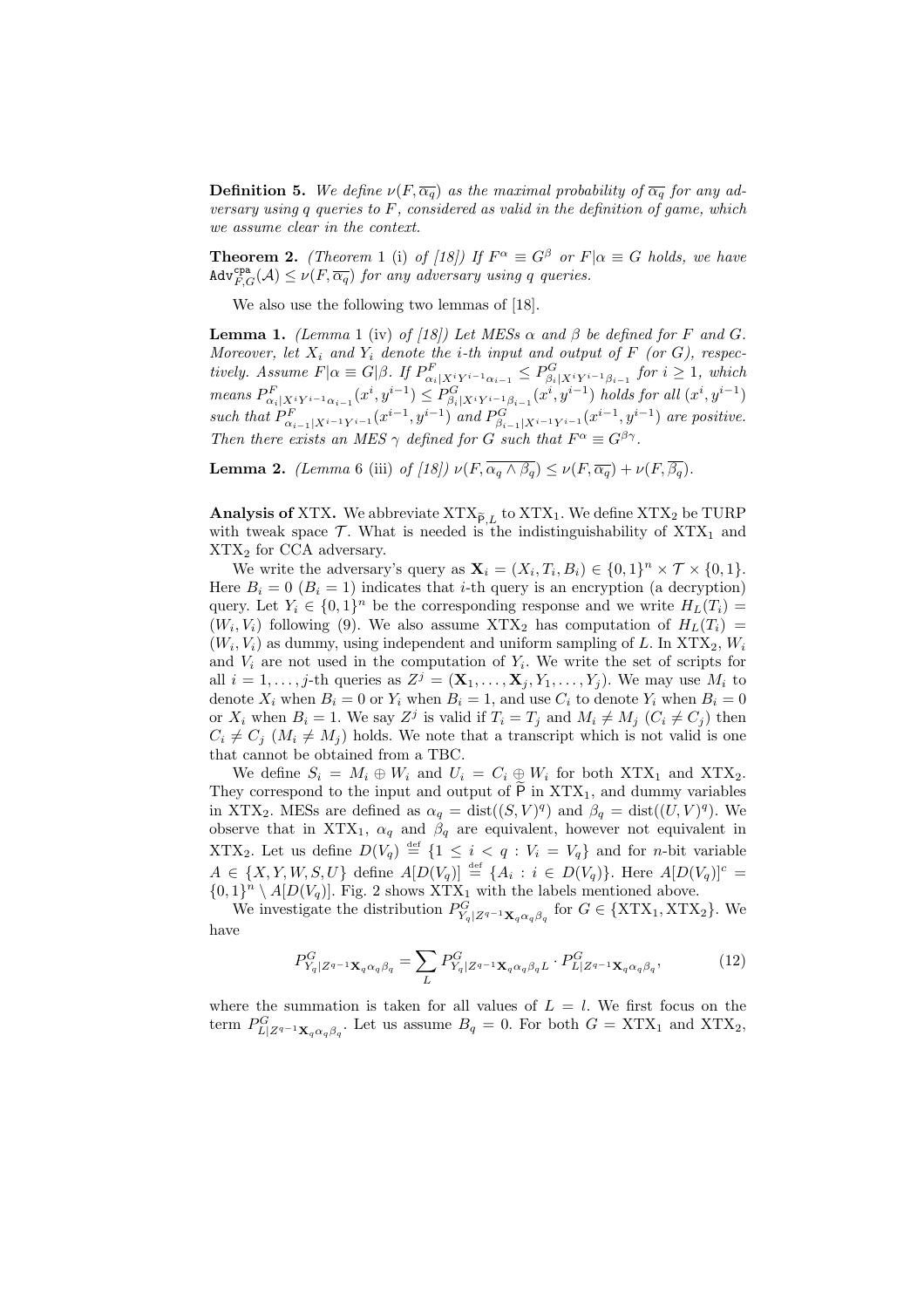

Fig. 2. XTX<sub>1</sub> with labels used in the proof of Theorem 1.

*L* is uniform over all values consistent with the conditional clause (note that *L* defines  $W^q$ ,  $V^q$ ,  $S^q$  and  $U^{q-1}$ , thus  $\alpha_q$  and  $\beta_{q-1}$  are deterministic events given *L*). Hence we have

$$
P_{L|Z^{q-1}\mathbf{X}_q\alpha_q\beta_q}^{\text{XTX}_1} = P_{L|Z^{q-1}\mathbf{X}_q\alpha_q\beta_q}^{\text{NTX}_2}.
$$
\n(13)

For  $P^G_{Y_q|Z^{q-1}\mathbf{X}_q\alpha_q\beta_qL}$ , if  $B_q = 0$  and  $G = \text{XTX}_1$ ,  $U_q$  is uniform over  $\mathcal{U} \stackrel{\text{def}}{=}$  $U[D(V_q)]^c$ , thus  $\hat{Y}_q = C_q = U_q \oplus W_q$  is uniform over  $\mathcal{U} \oplus W_q$ . If  $B_q = 0$  and  $G = \text{XTX}_2$  and there is no conditional clause  $\alpha_q \beta_q$ ,  $Y_q (= C_q)$  is uniform over  $\mathcal{C} \stackrel{\text{def}}{=} C[D(T_q)]^c$ . Here  $U_q$  is uniform over

$$
\{C_i \oplus W_q : i \in D(T_q)\}^c = \{C_i \oplus W_i : i \in D(T_q)\}^c = \{U_i : i \in D(T_q)\}^c. \tag{14}
$$

With condition  $\alpha_q \beta_q$  (here only  $\beta_q$  is relevant since  $\alpha_q$  is deterministic given *L*),  $U_i$  for  $i \in D(V_q)$  (but  $T_i \neq T_q$ ) is further removed from possible values for  $U_q$ , hence  $U_q$  is uniform over  $\mathcal{U} = U[D(V_q)]^c$  and  $Y_q$  is uniform over  $\mathcal{U} \oplus W_q$ . Therefore  $C_q$ 's distributions are identical for both  $\text{XTX}_1$  and  $\text{XTX}_2$ . The same analysis holds for the case  $B_q = 1$ , and we have

$$
P_{Y_q|Z^{q-1}\mathbf{X}_q\alpha_q\beta_qL}^{\text{NTX}_1} = P_{Y_q|Z^{q-1}\mathbf{X}_q\alpha_q\beta_qL}^{\text{NTX}_2}.
$$
\n(15)

Thus  $Y_q$ 's distributions are identical for both  $XTX_1$  and  $XTX_2$  if conditioned by  $\alpha_q \beta_q$  and  $L = l$  for any *l*. Therefore from (13) and (15) we have

$$
P_{Y_q|Z^{q-1}\mathbf{X}_q\alpha_q\beta_q}^{\text{XTX}} = P_{Y_q|Z^{q-1}\mathbf{X}_q\alpha_q\beta_q}^{\text{XTX}_2}, \text{ that is, } \text{XTX}_1|\alpha\beta \equiv \text{XTX}_2|\alpha\beta. \tag{16}
$$

Let us assume  $B_q = 0$ , and we focus on  $p(G) = P^G_{\alpha_q \beta_q | Z^{q-1} \mathbf{X}_q \alpha_{q-1} \beta_{q-1} L}$ . Note that the conditional clause uniquely determines whether  $\alpha_q$  holds or not. If  $\alpha_q$ does not hold,  $p(G) = 0$  for both  $G = \text{XTX}_1$  or  $\text{XTX}_2$ . If  $\alpha_q$  holds,  $p(\text{XTX}_1) = 1$ as  $\beta_q \equiv \alpha_q$  in XTX<sub>1</sub>, however  $p(XTX_2) < 1$  since  $\beta_q$  depends on  $U_q$  which is not determined by the conditional clause. This shows that

$$
P_{\alpha_q \beta_q | Z^{q-1} \mathbf{X}_q \alpha_{q-1} \beta_{q-1} L}^{\text{NTX}_1} \le P_{\alpha_q \beta_q | Z^{q-1} \mathbf{X}_q \alpha_{q-1} \beta_{q-1} L}^{\text{NTX}_1}.
$$
\n
$$
(17)
$$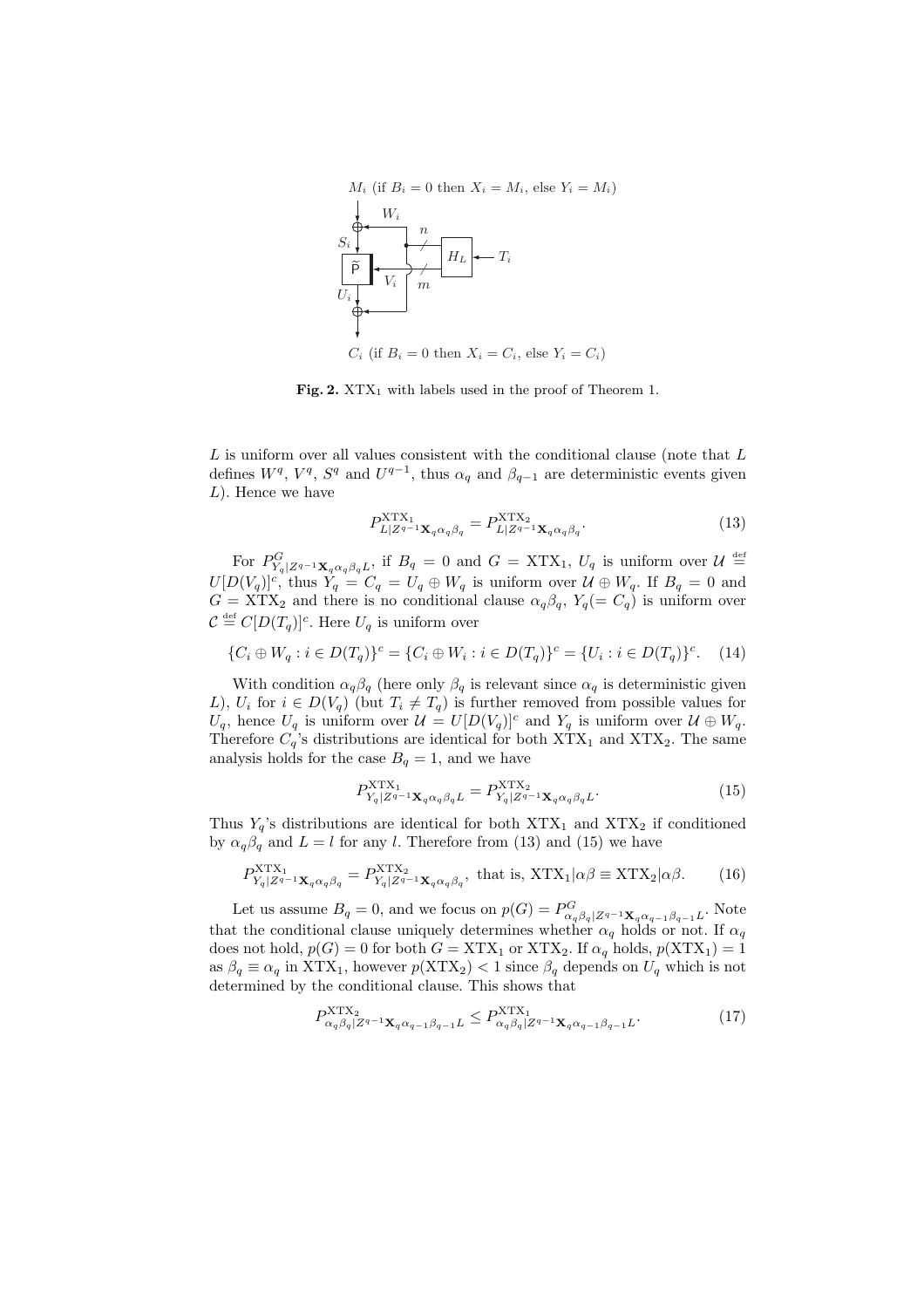Moreover using similar argument as (12), we have

$$
P_{L|Z^{q-1}\mathbf{X}_q \alpha_{q-1} \beta_{q-1}}^{\text{XTX}_1} = P_{L|Z^{q-1}\mathbf{X}_q \alpha_{q-1} \beta_{q-1}}^{\text{XTX}_2}.
$$
\n(18)

Thus, from (17) and (18), we have

$$
P_{\alpha_q \beta_q | Z^{q-1} \mathbf{X}_q \alpha_{q-1} \beta_{q-1}}^{\text{XTX}_1} \le P_{\alpha_q \beta_q | Z^{q-1} \mathbf{X}_q \alpha_{q-1} \beta_{q-1}}^{\text{XTX}_1}.
$$
\n
$$
(19)
$$

From (16) and (19) and Lemma 1, we observe that  $XTX_1^{\alpha\beta\gamma} \equiv XTX_2^{\alpha\beta}$  holds true for some MES  $\gamma$ . With this equivalence, Theorem 2 and Lemma 2, we have

$$
\mathtt{Adv}_{\mathtt{XTX}_1,\mathtt{XTX}_2}^{\mathtt{cca}}(\mathcal{A}) \le \nu(\mathtt{XTX}_2, \overline{\alpha_q \wedge \beta_q}) \le \nu(\mathtt{XTX}_2, \overline{\alpha_q}) + \nu(\mathtt{XTX}_2, \overline{\beta_q}) \tag{20}
$$

for any CCA adversary  $A$  using  $q$  queries.

Let  $\text{XTX}_2[\tilde{p}]$  be  $\text{XTX}_2$  using a fixed tweakable permutation  $\tilde{p} \in \text{Perm}^{\mathcal{T}}(n)$ . We observe that the last two terms of (20) are bounded as

$$
\nu(\text{XTX}_2, \overline{\alpha_q}) \le \max_{\widetilde{p} \in \text{Perm}^{\mathcal{T}}(n)} \nu(\text{XTX}_2[\widetilde{p}], \overline{\alpha_q})
$$
\n(21)

$$
\nu(\text{XTX}_2, \overline{\beta_q}) \le \max_{\widetilde{p} \in \text{Perm}^{\mathcal{T}}(n)} \nu(\text{XTX}_2[\widetilde{p}], \overline{\beta_q}).\tag{22}
$$

As  $\tilde{p}$  is fixed, the adversary can evaluate it without oracle access, hence the right hand side terms of (21) are obtained by considering the maximum of possible and valid  $(M^q, T^q, C^q)$ . For fixed  $(M^q, T^q, C^q)$ , the probabilities of  $\overline{\alpha_q}$  and  $\overline{\beta_q}$ are determined by  $W^q$  and  $V^q$ . Thus, for any  $\widetilde{p}$  we have

$$
\nu(\text{XTX}_2[\tilde{p}], \overline{\alpha_q})
$$
\n
$$
\leq \max_{\substack{(M^q, T^q, C^q) \\ \text{valid} \\ \text{valid}}} \Pr_{\substack{(W^q, V^q) \\ (W_i, V_i) = H_L(T_i) \\ \text{valid}}} [\overline{a}_i, j, \text{ s.t. } (W_i \oplus W_j = M_i \oplus M_j) \wedge (V_i = V_j)]
$$
\n
$$
\leq {q \choose 2} \cdot \epsilon, \text{ and}
$$
\n
$$
\nu(\text{XTX}_2[\tilde{p}], \overline{\beta_q})
$$
\n
$$
\leq \max_{\substack{(M^q, T^q, C^q) \\ \text{valid}}} \Pr_{\substack{(W^q, V^q) \\ (W_i, V_i) = H_L(T_i) \\ \text{valid}}} [\overline{a}_i, j, \text{ s.t. } (W_i \oplus W_j = C_i \oplus C_j) \wedge (V_i = V_j)]
$$
\n
$$
\leq {q \choose 2} \cdot \epsilon,
$$
\n(24)

since *H* is  $(n, m, \epsilon)$ -pAXU. From (20) and (23) and (24), we conclude the proof. *⊓⊔*

**Tightness of our bound.** We note that the bound is tight in the sense that we have an attack with about  $q = O(2^{(n+m)/2})$  queries. The attack is simple, and let  $M = 0^n$ . The adversary makes *q* encryption queries  $(M, T_1), \ldots, (M, T_q)$ , where  $T_1, \ldots, T_q$  are distinct tweaks. With a high probability, we have *i* and *j* such that  $C_i = C_j$ , where  $C_i$  is the ciphertext for  $(M, T_i)$  and  $C_j$  is that for  $(M, T_j)$ . Now,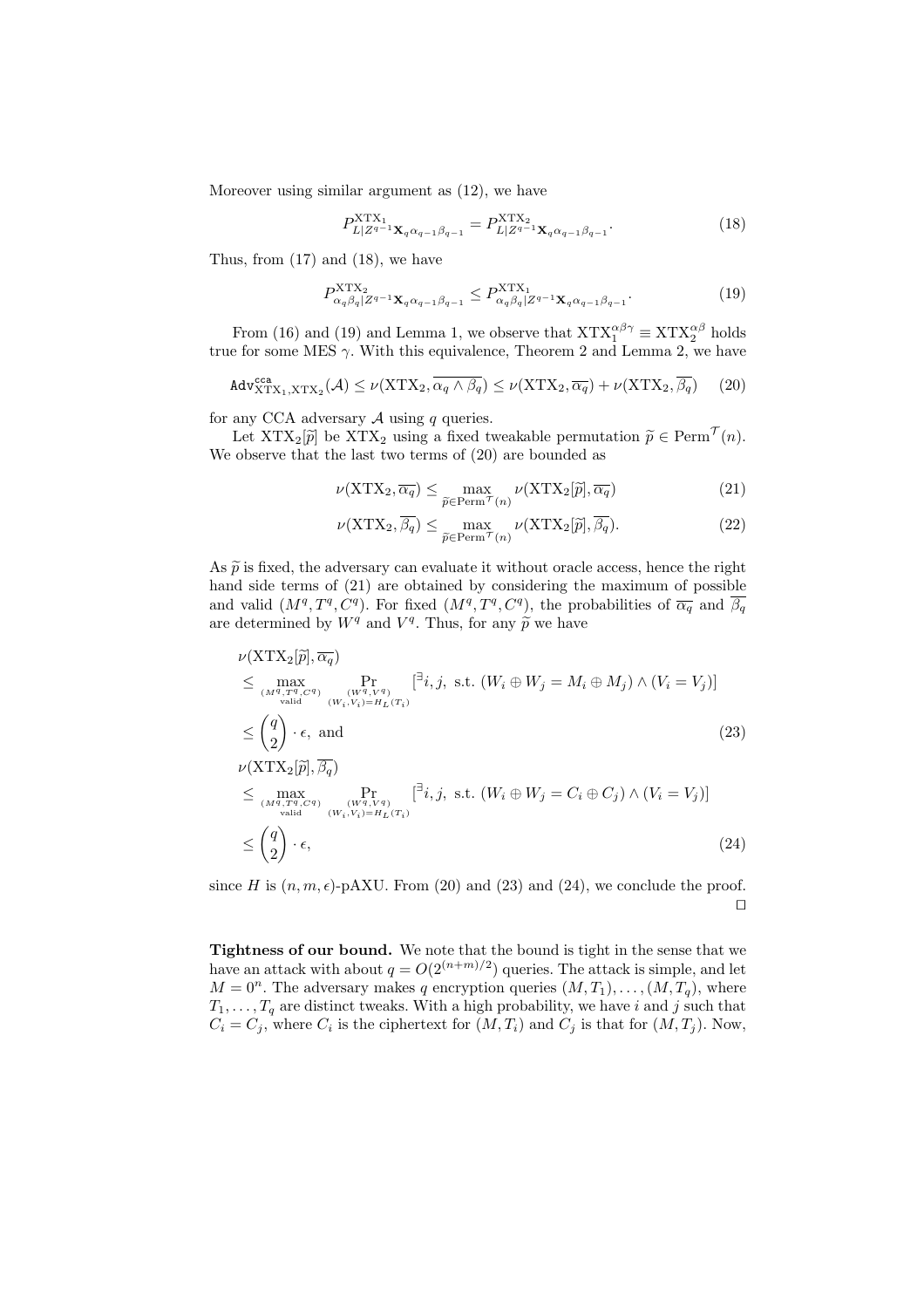the adversary can make two more encryption queries  $(M', T_j)$  and  $(M', T_j)$  for any  $M' \neq M$ , and see if the corresponding ciphertexts collide, in which case, with a high probability, the oracle is the tweakable blockcipher.

The attack works since in the ideal case, there exit *i* and *j* such that  $C_i = C_j$ with a non-negligible probability, but we have the collision between ciphertexts of  $(M', T_i)$  and  $(M', T_j)$  with only a negligible probability.

# **4 Applications**

Suppose we have an  $(n, m)$ -bit TBC  $\widetilde{E}$  and want to extend tweak by applying XTX. We first remark if  $\tilde{E}$  is obtained by LRW this is almost pointless because *E* itself has only security up to the birthday bound. In this case a simple solution would be to extend the input domain of UH function used in LRW. However if  $\widetilde{E}$ is a dedicated TBC, or a mode of operation having security beyond the birthday bound, application of XTX to *E* can have practical merits.

## **4.1 Dedicated TBC**

Let us assume  $\widetilde{E}$  is an  $(n, m)$ -bit dedicated TBC. As mentioned, using  $\widetilde{E}$  with fixed tweak then applying LRW with some UH function only provides *n/*2-bit security, and Coron's method only provides *m/*2-bit security, while XTX provides  $(n+m)/2$ -bit security. For example, KIASU-BC [13] is a  $(128, 64)$ -bit TBC based on AES. By combining XTX using *H* as Poly[192] or Poly[64*,* 64*,* 64] we obtain a TBC of longer tweak with 96-bit security with respect to the number of queries, while previous methods provide 64 or 32-bit security. Similarly, a (256*,* 128)-bit TBC version of Threefish can be conveted into a TBC of longer tweak having 192-bit security, using XTX with *H* being Poly[384] or Poly[128*,* 128*,* 128].

We remark that the use of  $Poly[m, m, m]$  for  $m = n/3$  instead of  $Poly[n +]$ *m*] can reduce the implementation size and gain efficiency. For example Aoki and Yasuda [3] proposed to use  $\text{Poly}[n/2, n/2]$  instead of  $\text{Poly}[n]$  used in GCM authenticated encryption. A drawback is that it will increase the advantage with respect to tweak length, from linear to cubic in our case (though we assumed it as a constant in Section 2.1). Therefore, the use of a polynomial hash function with a small field is not desirable if the impact of such increase is not negligible. In addition we have to be careful with the existence of weak keys in polynomial hash function pointed out by Procter and Cid [27].

#### **4.2 Rekeying construction**

Minematsu's rekeying construction for TBC [23] is described as follows. Using a blockcipher  $E : \mathcal{K} \times \mathcal{M} \to \mathcal{M}$  with  $\mathcal{K} = \mathcal{M} = \{0, 1\}^n$ , [23] builds a  $(n, m)$ -bit TBC for *m < n* such that

$$
\text{Min}_{K}^{T}(M) = E_{K'_{T}}(M) \text{ where } K'_{T} = E_{K}(T||0^{n-m}).
$$
\n(25)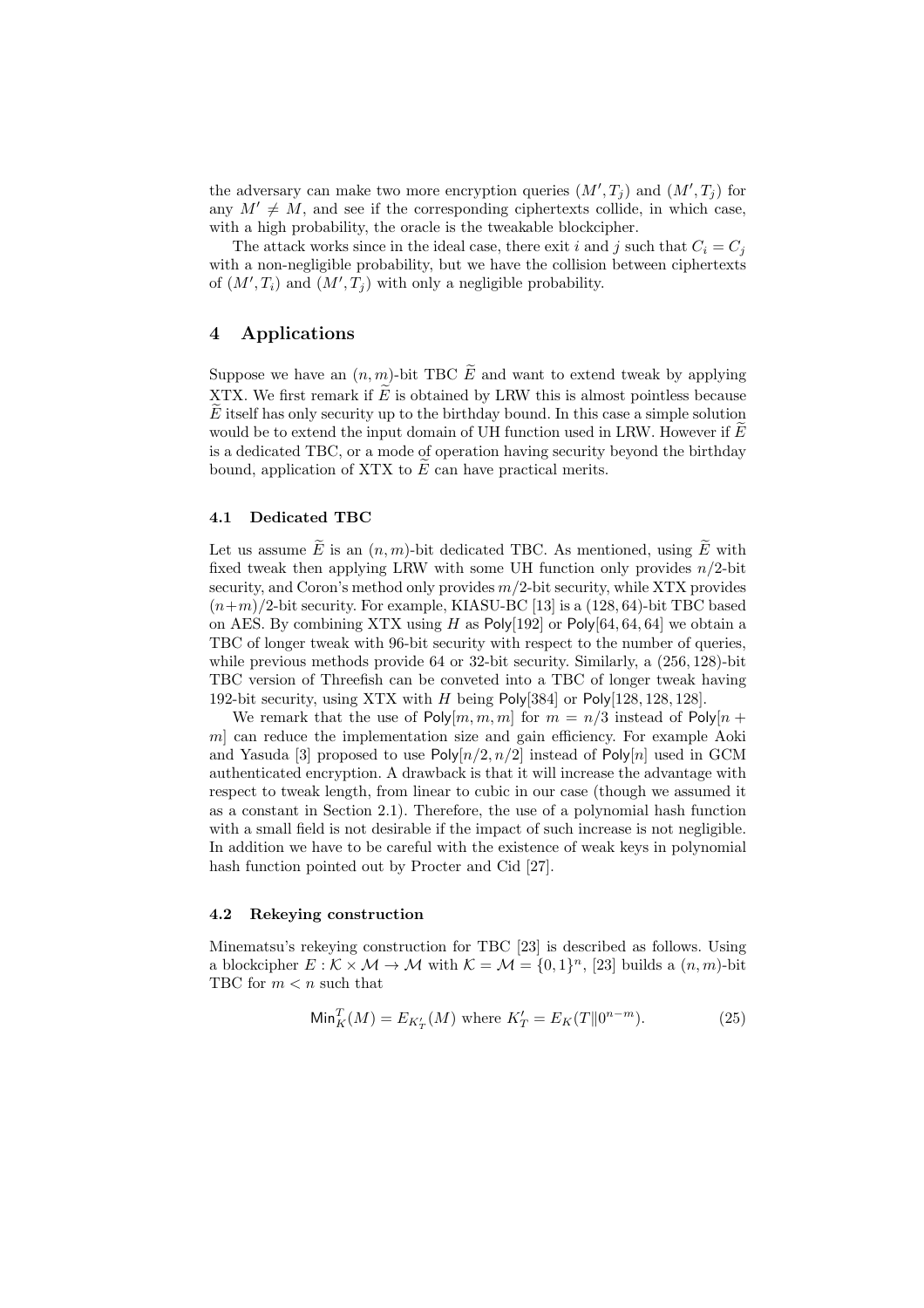

**Fig. 3.** XTX applied to Minematsu's TBC.

The security bound of this construction is as follows. For any *A* using *q* queries with  $\tau$  time, we have another adversary *B* using *q* queries with  $\tau' = \tau + O(q)$ time such that  $\text{Adv}_{\text{Min}}^{\text{tsprp}}(\mathcal{A}) \leq (\eta + 1)\text{Adv}_{E}^{\text{sprp}}(\mathcal{B}) + \frac{\eta^{2}}{2^{n+1}}, \text{ where } \eta = \min\{q, 2^{m}\}.$ As analyzed by [23] this can provide a TBC with beyond-birthday security when  $m < n/2$ . In particular [23] suggested  $m = n/3$  which provides security against 2<sup>*n−m* = 2<sup>2*n*</sup>/<sup>3</sup> queries. Despite the simple construction, one big shortcoming</sup> is its short tweak length, as mentioned by  $(e.g.)$  [20, 15, 16]. This is, however, recovered if  $(25)$  is combined with XTX. Let  $XTX_{Min,L}$  be XTX with internal TBC being Min having *n*-bit block, *m*-bit tweak using *n*-bit blockcipher *E*. Here we assume that tweak space of  $XTX_{\text{Min},L}$  is  $\mathcal{T} = \{0,1\}^{\ell}$ , and underlying *H* :  $\mathcal{L} \times \mathcal{T} \to \{0,1\}^{n+m}$  is Poly $[n+m]$ . Then for any adversary *A* using *q* queries and  $\tau$  time, from (25) and Proposition 1 and Theorem 1, we have

$$
\text{Adv}_{\text{XTX}_{\text{Min},L}}^{\text{tsprp}}(\mathcal{A}) \le (\eta + 1) \text{Adv}_{E}^{\text{sprp}}(\mathcal{B}) + \frac{\eta^2}{2^{n+1}} + \frac{\ell_{n+m}q^2}{2^{n+m}},\tag{26}
$$

for some adversary *B* using *q* queries with  $\tau + O(q)$  time, where  $\eta = \min\{q, 2^m\}$ as above. For choosing *m*, we can assume that  $\text{Adv}_{E}^{\text{sprp}}(\mathcal{B})$  is at least  $q/2^{n}$  for adversary *B* using *q* queries and  $\tau$  time when *q* is about  $\tau$  (since *E* has *n*bit key and *B* can perform exhaustive key search, as observed by Bellare et al. [5]). Ignoring  $\ell_{n+m}$  and substituting  $\eta$  with  $2^m$  in the bound, the first and last terms are about  $q/2^{n-m}$  and  $q^2/2^{n+m}$ . Then  $m = n/3$  is a reasonable choice which makes these terms  $(q/2^{2n/3})^i$  for  $i = 1$  and  $i = 2$ . This shows that we can extend tweak keeping the original security of rekeying construction. The resulting scheme is shown in Fig. 3, where a triangle in *E* denotes key input, and  $H_L$  denotes  $Poly[n+m]$ . Still, we need rekeying for each tweak and this can be another drawback for performance.

#### **4.3 Chained LRW**

A provably-secure TBC construction which does not rely on rekeying construction [23] was first proposed by Landecker et al. [16]. It is an independently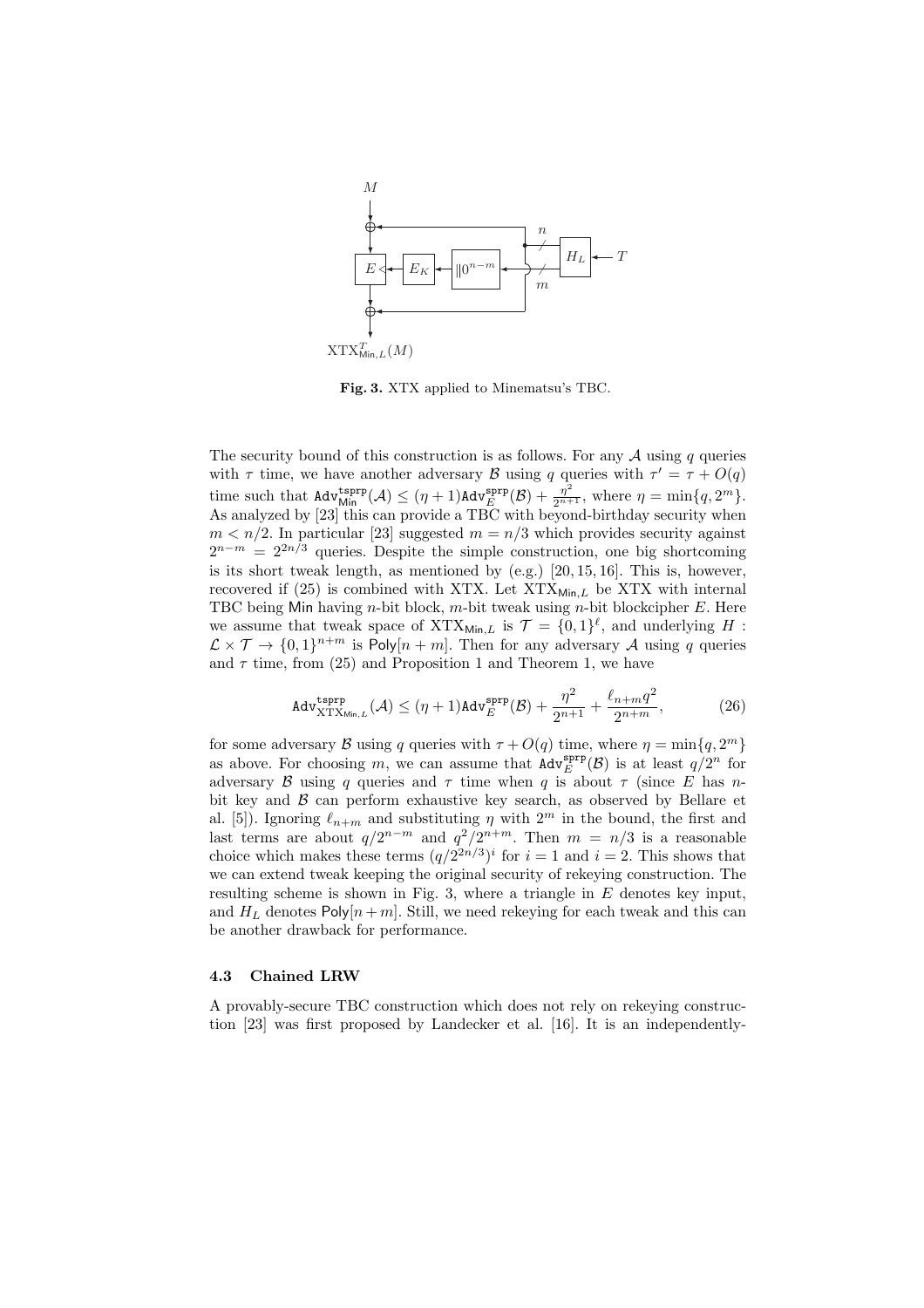keyed chain of LRW, and is called  ${}^{6}$  CLRW2. Assuming LRW shown as (7) using  $H: \mathcal{L} \times \mathcal{T} \to \mathcal{M}$  and  $E: \mathcal{K} \times \mathcal{M} \to \mathcal{M}$  for  $\mathcal{M} = \{0,1\}^n$  and  $\mathcal{T} = \{0,1\}^{\ell}$  as underlying components, they proposed the construction described as

$$
\mathrm{CLRW2}_{K_1, K_2, L_1, L_2}^T(M) = \mathrm{LRW}_{K_2, L_2}^T(\mathrm{LRW}_{K_1, L_1}^T(M)).
$$
 (27)

The authors proved<sup>7</sup> that its TSPRP-advantage is  $O(q^3 \epsilon^2)$  when *H* is  $\epsilon$ -AXU. More formally, TSPRP-advantage is at most  $8q^3\hat{\epsilon}^2/(1-q^3\hat{\epsilon}^2)$  where  $\hat{\epsilon}$  is defined as max $\{\epsilon, 1/(2^n - 2q)\}\$ . Thus, assuming  $\hat{\epsilon} = \epsilon$  and the denominator being larger than 1*/*2, the bound is at most

$$
16q^3\epsilon^2.\tag{28}
$$

If *H* is Poly[*n*], we have  $\epsilon = \ell_n/2^n$ , then the bound is  $16q^3\ell_n^2/2^{2n}$ . In this case CLRW2 needs  $2\ell_n$  GF( $2^n$ ) multiplications for each  $\ell$ -bit tweak.

A natural extension of CLRW2, i.e. a longer chain more than two, was proposed by Lampe and Seurin  $[15]$ . The construction for  $r$  chains is simply described as  $r$ -CLRW<sup>T</sup><sub>K<sub>1</sub>,...,K<sub>r</sub>,L<sub>1</sub>,...,L<sub>r</sub></sub>(M) in the same manner to (27), where 2-CLRW is equivalent to CLRW2. If *r* blockciphers are independent URPs, they proved that *r*-CLRW for any even *r* has TSPRP-advantage of

$$
c_r q^{\frac{(r+2)}{4}} \epsilon^{\frac{r}{4}}, \text{ where } c_r = \frac{4\sqrt{2}}{\sqrt{r+2}} \cdot 2^{\frac{r}{4}}, \tag{29}
$$

when the underlying  $H: \mathcal{L} \times \mathcal{T} \to \mathcal{M}$  is  $\epsilon$ -AXU. If  $\mathcal{T}$  is  $\{0,1\}^{\ell}$  and  $H$  is  $\mathsf{Poly}[n],$ the bound is

$$
\frac{c_r q^{\frac{(r+2)}{4}} \ell_n^{\frac{r}{4}}}{2^{\frac{nr}{4}}}.
$$
\n(30)

Let  $r$ -CLRW $(m)$  be the  $r$ -CLRW with  $n$ -bit blockcipher  $E_K$  and  $m$ -bit tweak (for some fixed  $m > 0$ ) processed by independently-keyed r instances of Poly[n]. We note that *r*-CLRW( $\ell$ ) needs  $r\ell_n$  multiplications over GF( $2^n$ ).

*r***-CLRW combined with XTX.** Let  $r > 2$  be an even integer. We apply XTX with *H* being Poly $[n, n]$  using two keys in  $GF(2^n)$  to *r*-CLRW $(n)$ , to build an  $(n, \ell)$ -bit TBC. The resulting scheme uses  $r + 2\ell_n$  GF(2<sup>*n*</sup>) multiplications, hence uses fewer multiplications than  $r$ -CLRW $(\ell)$  if  $\ell_n > 1$  and  $r \geq 4$ . See Fig. 4 for the combined scheme. From Theorem 1, Proposition 1 and (30), TSPRP-advantage of the resulting scheme is

$$
\frac{c_r q^{\frac{(r+2)}{4}}}{2^{\frac{nr}{4}}} + \frac{\ell_n^2 q^2}{2^{2n}}.\tag{31}
$$

 $6$  The name CLRW2 means it is a chain of the second construction of [17], which we simply call LRW.

<sup>7</sup> Originally the constant was 6, however an error in the proof was pointed out by Procter [26]. He fixed the proof with an increased constant, 8.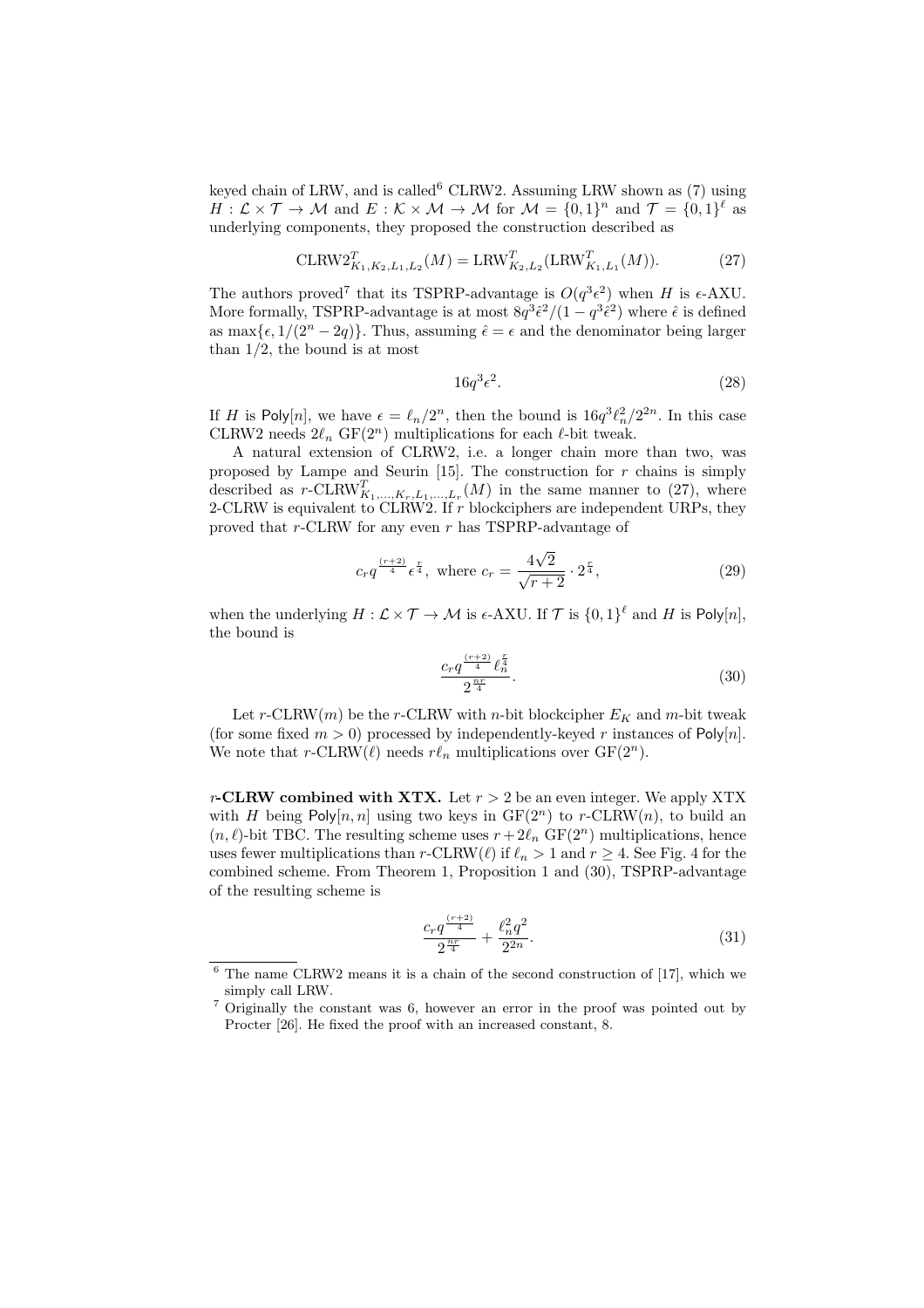This provides the same level of security as  $(30)$ , unless  $\ell_n$  is huge.

In case  $r = 2$  the above combination gives no efficiency improvement. Still, by combining  $CLRW2(m)$  for some  $m < n$  with XTX a slight improvement is possible. This is because CLRW2 needs two *n*-bit UH functions and the product of their biases is multiplied by  $q^3$ , while the bias of  $(n + m)$ -bit UH function in XTX is multiplied by  $q^2$ . For example, assuming *n* is divisible by 3, we set  $m = n/3$ , and consider CLRW2(*m*) using two Poly[*n*] (with padding of tweak), combined with XTX using Poly $[n, m]$  to process  $\ell$ -bit tweak. This requires  $\ell_n$  $GF(2^n)$  multiplications and  $3\ell_n$   $GF(2^m)$  multiplications. It is not straightforward to compare the complexity of one multiplication over  $GF(2<sup>n</sup>)$  and three multiplications over  $GF(2<sup>m</sup>)$ , however, in most cases the latter is considered to be lighter than the former, though the gain will be depending on whether the underlying computing platform operates well over *m*-bit words. If this is the case our scheme will have a better complexity than the plain use of CLRW2.

As a more concrete example, let us consider CLRW2 using two instances of Poly $[m, m, m]$  with  $m = n/3$  (See the top of Fig. 5). For  $\ell$ -bit tweak, this CLRW2 requires  $2 \cdot 3 \cdot 3 \ell_n = 18 \ell_n$  multiplications over  $GF(2^m)$  and its TSPRP-advantage is, based on (28), at most

$$
16 \cdot q^3 \left(\frac{(3\ell_n)^3}{(2^{\frac{n}{3}})^3}\right)^2 = \frac{11664 \cdot q^3 \cdot \ell_n^6}{2^{2n}}.
$$
 (32)

If we combine this instance of  $CLRW2(m)$  with XTX using  $Poly[m, m, m, m]$ , then the advantage is at most

$$
\frac{16 \cdot 729q^3}{2^{2n}} + q^2 \frac{(3\ell_n)^4}{(2^{\frac{n}{3}})^4} = \frac{11664q^3}{2^{2n}} + \frac{81\ell_n^4 q^2}{2^{\frac{4n}{3}}}.
$$
 (33)

See the bottom of Fig. 5 for the resulting scheme. As shown by (32) and (33), for a moderate tweak length both bounds indicate the security against about  $2^{2n/3}$  queries, while the combined scheme uses fewer  $GF(2^m)$  multiplications, i.e.  $6 + 4 \cdot 3\ell_n = 6 + 12\ell_n$ . For comparison of these two bounds, Fig. 6 shows the case of  $n = 128$  and  $\ell_n = 16$ . In Fig. 6 both bounds are close but CLRW2 combined with XTX is slightly better.

# **5 Conclusion**

In this paper, we have studied the problem of tweak extension for a tweakable blockcipher having fixed-length tweak. We proposed XTX as an effective solution to this problem, by extending the work of Liskov et al. XTX uses one call of a given tweakable blockcipher,  $\widetilde{E}$ , and a variant of universal hash function, *H*, for processing global tweak. When *E* has *n*-bit block and *m*-bit tweak, XTX provides  $(n + m)/2$ -bit security, which is better than the conventional methods known as Liskov et al.'s LRW or Corol et al.'s solution. The proposed method is useful in extending tweak of dedicated tweakable blockciphers, which typically have relatively short, fixed-length tweak. Moreover, XTX is even useful when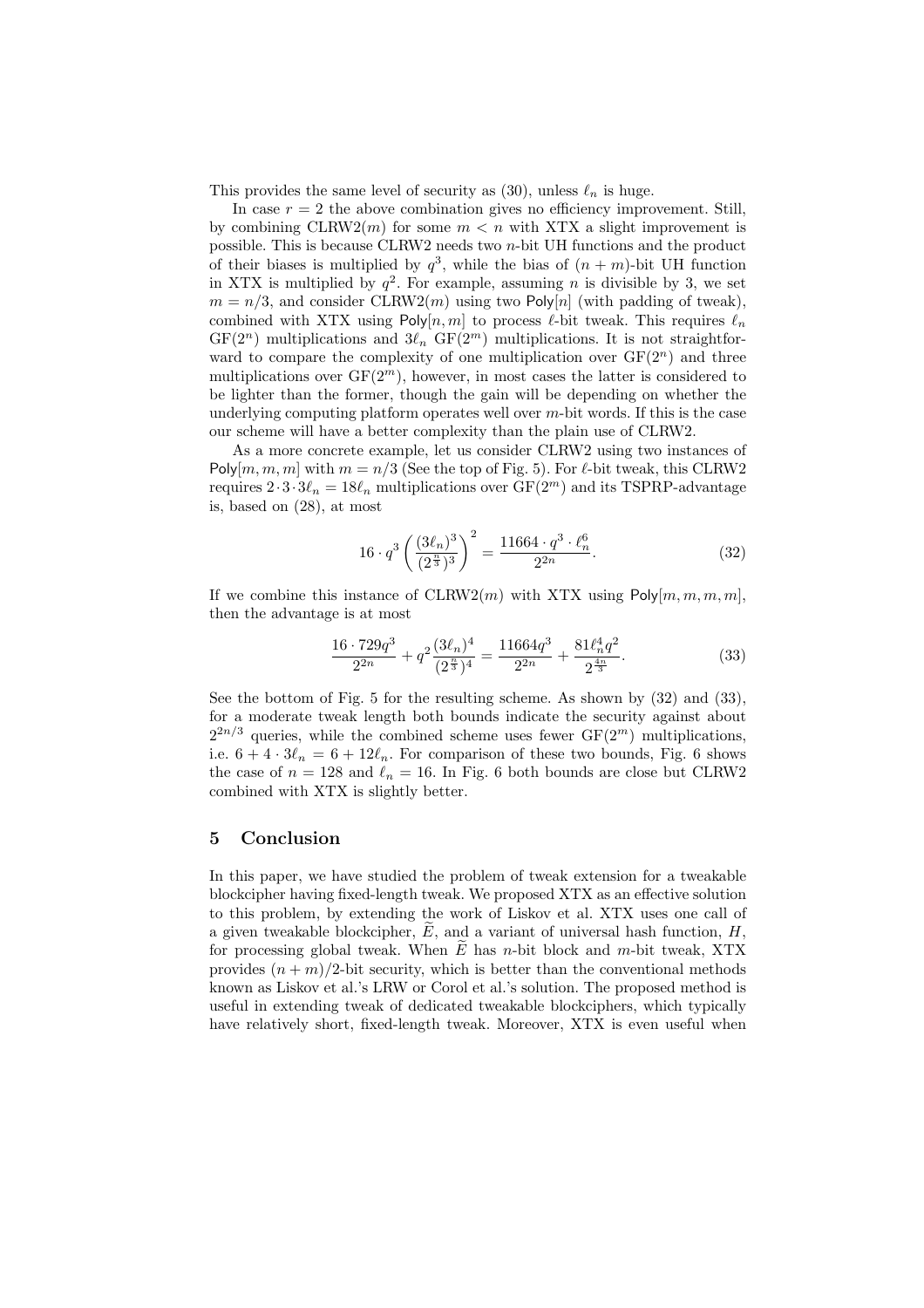

**Fig. 4.** *r*-CLRW with XTX, using  $Poly[n, n]$  as outer universal hash function.

applied to some blockcipher modes for tweakable blockcipher which have beyondbirthday-bound security. A natural open problem here is to find tweak extension schemes that have better security bounds than that of XTX.

**Acknowledgments.** The authors would like to thank the anonymous reviewers for highly constructive and insightful comments. The work by Tetsu Iwata was supported in part by JSPS KAKENHI, Grant-in-Aid for Scientific Research (B), Grant Number 26280045.

# **References**

- 1. : CAESAR: Competition for Authenticated Encryption: Security, Applicability, and Robustness http://competitions.cr.yp.to/caesar.html/.
- 2. : Skein Hash Function. SHA-3 Submission (2008) http://www.skein-hash.info/.
- 3. Aoki, K., Yasuda, K.: The Security and Performance of "GCM" when Short Multiplications Are Used Instead. In Kutylowski, M., Yung, M., eds.: Information Security and Cryptology - 8th International Conference, Inscrypt 2012, Beijing, China, November 28-30, 2012, Revised Selected Papers. Volume 7763 of Lecture Notes in Computer Science., Springer (2012) 225–245
- 4. Bellare, M., Desai, A., Jokipii, E., Rogaway, P.: A Concrete Security Treatment of Symmetric Encryption. In: 38th Annual Symposium on Foundations of Computer Science, FOCS '97, Miami Beach, Florida, USA, October 19-22, 1997, IEEE Computer Society (1997) 394–403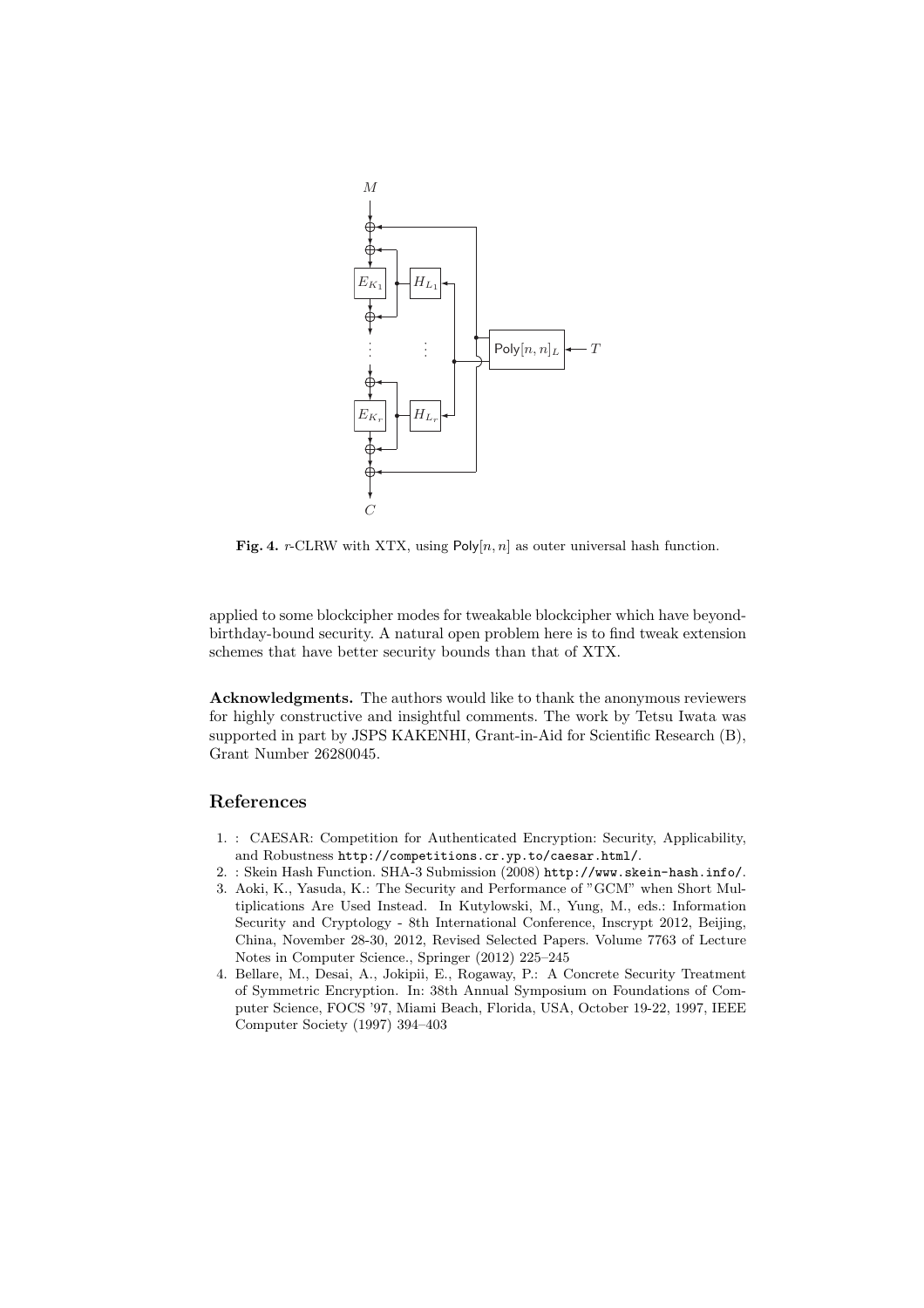

**Fig. 5.** (Top) CLRW2 using Poly[*m, m, m*]. (Bottom) CLRW2 combined with XTX, where CLRW2 takes *m*-bit tweak using Poly[*m, m, m*], and XTX uses Poly[*m, m, m, m*] as outer universal hash function.

- 5. Bellare, M., Krovetz, T., Rogaway, P.: Luby-rackoff backwards: Increasing security by making block ciphers non-invertible. In Nyberg, K., ed.: Advances in Cryptology - EUROCRYPT '98, International Conference on the Theory and Application of Cryptographic Techniques, Espoo, Finland, May 31 - June 4, 1998, Proceeding. Volume 1403 of Lecture Notes in Computer Science., Springer (1998) 266–280
- 6. Bellare, M., Rogaway, P.: The Security of Triple Encryption and a Framework for Code-Based Game-Playing Proofs. In Vaudenay, S., ed.: Advances in Cryptology - EUROCRYPT 2006, 25th Annual International Conference on the Theory and Applications of Cryptographic Techniques, St. Petersburg, Russia, May 28 - June 1, 2006, Proceedings. Volume 4004 of Lecture Notes in Computer Science., Springer (2006) 409–426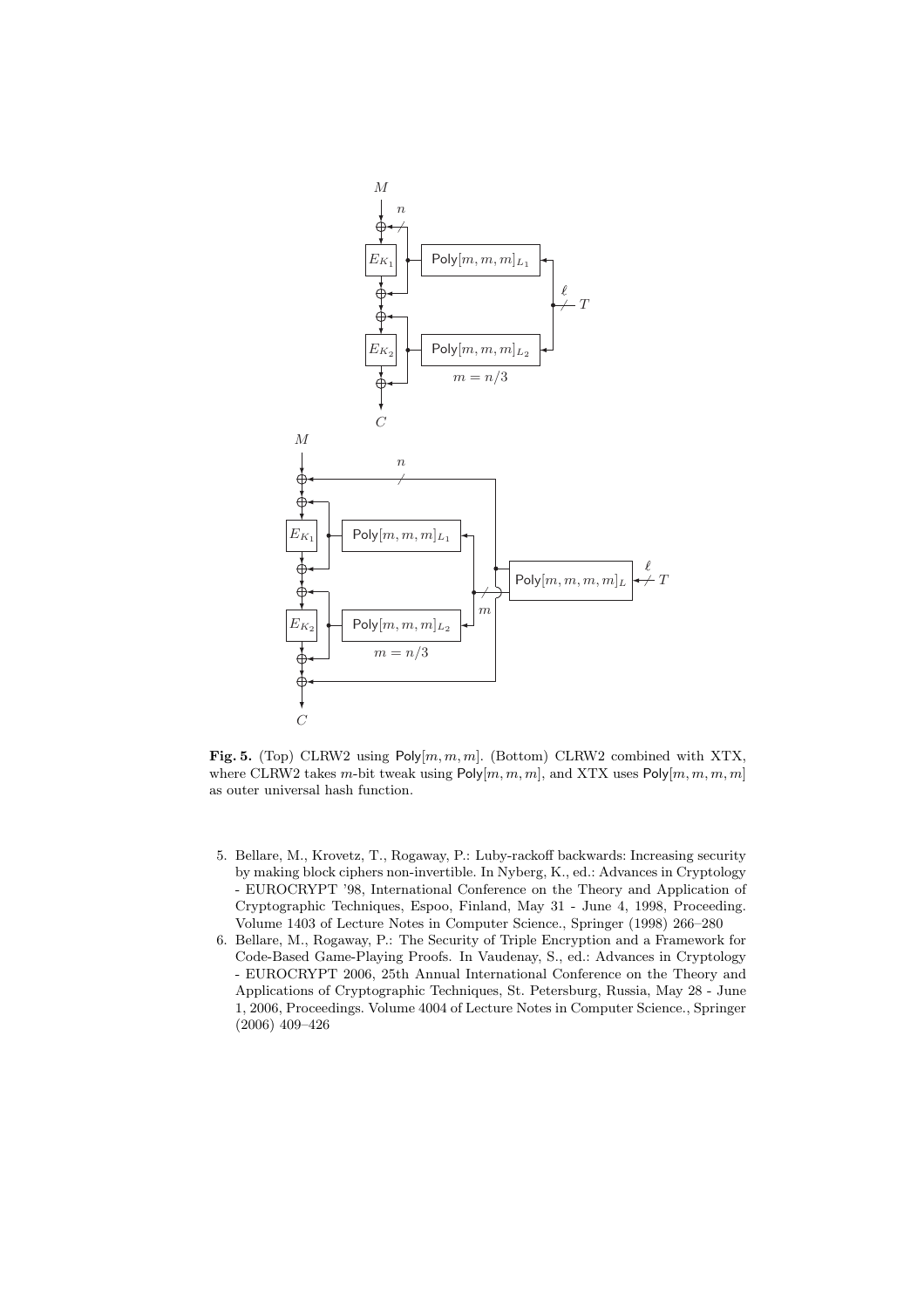

**Fig. 6.** Security bounds for CLRW2 and CLRW2 combined with XTX, shown in (32) and (33). Here,  $n = 128$  and  $\ell_n = 16$ .

- 7. Carter, L., Wegman, M.N.: Universal Classes of Hash Functions. J. Comput. Syst. Sci. **18**(2) (1979) 143–154
- 8. Cogliati, B., Lampe, R., Seurin, Y.: Tweaking Even-Mansour Ciphers. CRYPTO 2015, to appear. Full version in Cryptology ePrint Archive, Report 2015/539 (2015) http://eprint.iacr.org/.
- 9. Coron, J., Dodis, Y., Mandal, A., Seurin, Y.: A Domain Extender for the Ideal Cipher. In Micciancio, D., ed.: Theory of Cryptography, 7th Theory of Cryptography Conference, TCC 2010, Zurich, Switzerland, February 9-11, 2010. Proceedings. Volume 5978 of Lecture Notes in Computer Science., Springer (2010) 273–289
- 10. Crowley, P.: Mercy: A Fast Large Block Cipher for Disk Sector Encryption. In Schneier, B., ed.: Fast Software Encryption, 7th International Workshop, FSE 2000, New York, NY, USA, April 10-12, 2000, Proceedings. Volume 1978 of Lecture Notes in Computer Science., Springer (2000) 49–63
- 11. Even, S., Mansour, Y.: A Construction of a Cipher from a Single Pseudorandom Permutation. J. Cryptology **10**(3) (1997) 151–162
- 12. Hirose, S., Sasaki, Y., Yasuda, K.: IV-FV Authenticated Encryption and Triplet-Robust Decryption. Early Symetric Crypto, ESC 2015 (2015)
- 13. Jean, J., Nikolic, I., Peyrin, T.: Tweaks and Keys for Block Ciphers: The TWEAKEY Framework. In Sarkar, P., Iwata, T., eds.: Advances in Cryptology - ASIACRYPT 2014 - 20th International Conference on the Theory and Application of Cryptology and Information Security, Kaoshiung, Taiwan, R.O.C., December 7- 11, 2014, Proceedings, Part II. Volume 8874 of Lecture Notes in Computer Science., Springer (2014) 274–288
- 14. Jetchev, D., Ozen, O., Stam, M.: Understanding Adaptivity: Random Systems ¨ Revisited. In Wang, X., Sako, K., eds.: Advances in Cryptology - ASIACRYPT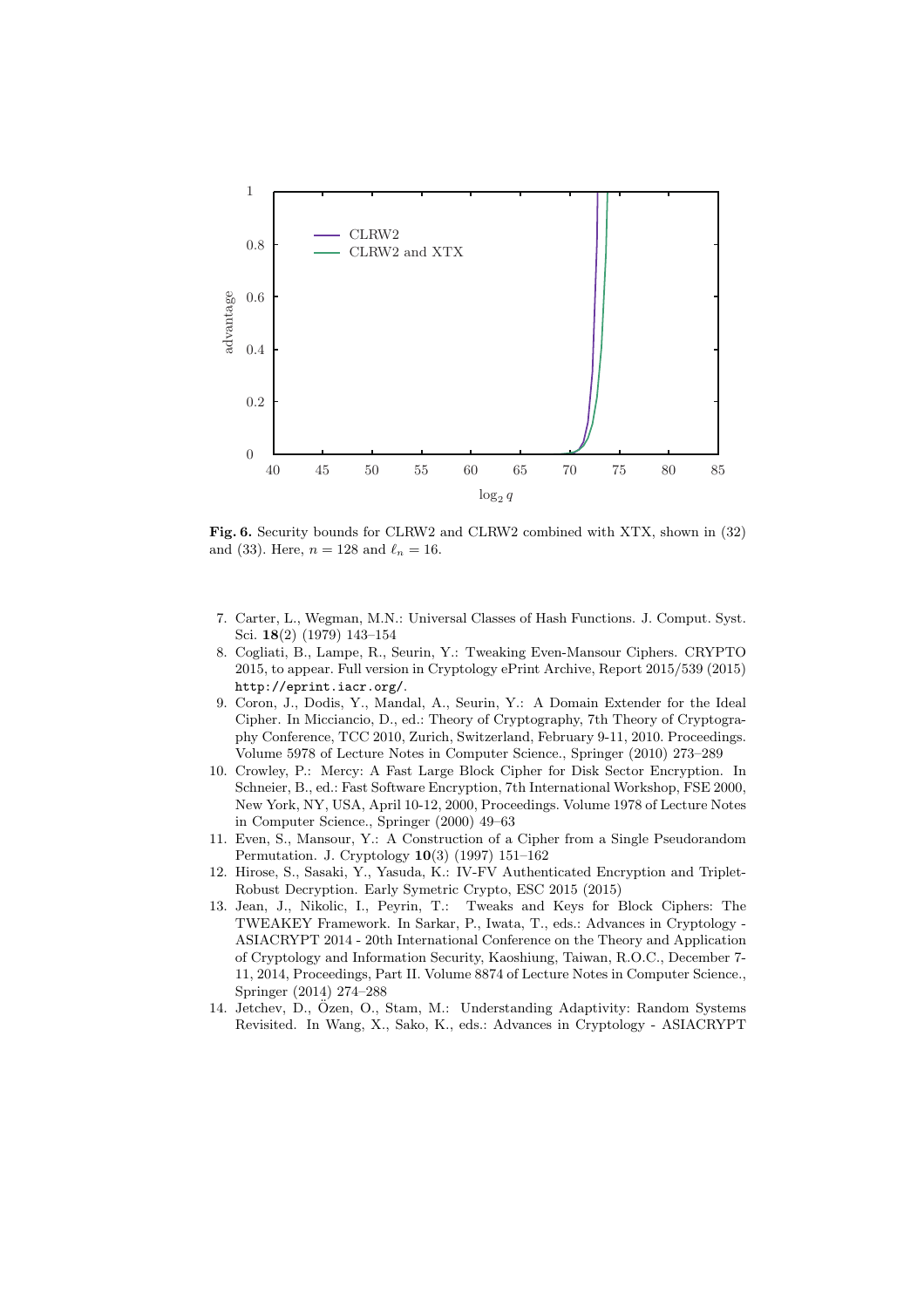2012 - 18th International Conference on the Theory and Application of Cryptology and Information Security, Beijing, China, December 2-6, 2012. Proceedings. Volume 7658 of Lecture Notes in Computer Science., Springer (2012) 313–330

- 15. Lampe, R., Seurin, Y.: Tweakable Blockciphers with Asymptotically Optimal Security. In Moriai, S., ed.: Fast Software Encryption - 20th International Workshop, FSE 2013, Singapore, March 11-13, 2013. Revised Selected Papers. Volume 8424 of Lecture Notes in Computer Science., Springer (2013) 133–151
- 16. Landecker, W., Shrimpton, T., Terashima, R.S.: Tweakable Blockciphers with Beyond Birthday-Bound Security. In Safavi-Naini, R., Canetti, R., eds.: Advances in Cryptology - CRYPTO 2012 - 32nd Annual Cryptology Conference, Santa Barbara, CA, USA, August 19-23, 2012. Proceedings. Volume 7417 of Lecture Notes in Computer Science., Springer (2012) 14–30
- 17. Liskov, M., Rivest, R.L., Wagner, D.: Tweakable Block Ciphers. In Yung, M., ed.: Advances in Cryptology - CRYPTO 2002, 22nd Annual International Cryptology Conference, Santa Barbara, California, USA, August 18-22, 2002, Proceedings. Volume 2442 of Lecture Notes in Computer Science., Springer (2002) 31–46
- 18. Maurer, U.M.: Indistinguishability of Random Systems. In Knudsen, L.R., ed.: Advances in Cryptology - EUROCRYPT 2002, International Conference on the Theory and Applications of Cryptographic Techniques, Amsterdam, The Netherlands, April 28 - May 2, 2002, Proceedings. Volume 2332 of Lecture Notes in Computer Science., Springer (2002) 110–132
- 19. Maurer, U.M., Pietrzak, K.: Composition of Random Systems: When Two Weak Make One Strong. In Naor, M., ed.: Theory of Cryptography, First Theory of Cryptography Conference, TCC 2004, Cambridge, MA, USA, February 19-21, 2004, Proceedings. Volume 2951 of Lecture Notes in Computer Science., Springer (2004) 410–427
- 20. Mennink, B.: Optimally secure tweakable blockciphers. In Leander, G., ed.: Fast Software Encryption - 22nd International Workshop, FSE 2015, Istanbul, Turkey, March 8-11, 2015, Revised Selected Papers. Volume 9054 of Lecture Notes in Computer Science., Springer (2015) 428–448
- 21. Mennink, B.: XPX: generalized tweakable even-mansour with improved security guarantees. IACR Cryptology ePrint Archive **2015** (2015) 476
- 22. Minematsu, K.: Improved Security Analysis of XEX and LRW Modes. In Biham, E., Youssef, A.M., eds.: Selected Areas in Cryptography, 13th International Workshop, SAC 2006, Montreal, Canada, August 17-18, 2006 Revised Selected Papers. Volume 4356 of Lecture Notes in Computer Science., Springer (2006) 96–113
- 23. Minematsu, K.: Beyond-Birthday-Bound Security Based on Tweakable Block Cipher. In Dunkelman, O., ed.: Fast Software Encryption, 16th International Workshop, FSE 2009, Leuven, Belgium, February 22-25, 2009, Revised Selected Papers. Volume 5665 of Lecture Notes in Computer Science., Springer (2009) 308–326
- 24. Patarin, J.: The "Coefficients H" Technique. In Avanzi, R.M., Keliher, L., Sica, F., eds.: Selected Areas in Cryptography, 15th International Workshop, SAC 2008, Sackville, New Brunswick, Canada, August 14-15, Revised Selected Papers. Volume 5381 of Lecture Notes in Computer Science., Springer (2008) 328–345
- 25. Pietrzak, K.: Composition Does Not Imply Adaptive Security. In Shoup, V., ed.: Advances in Cryptology - CRYPTO 2005: 25th Annual International Cryptology Conference, Santa Barbara, California, USA, August 14-18, 2005, Proceedings. Volume 3621 of Lecture Notes in Computer Science., Springer (2005) 55–65
- 26. Procter, G.: A Note on the CLRW2 Tweakable Block Cipher Construction. IACR Cryptology ePrint Archive **2014** (2014) 111